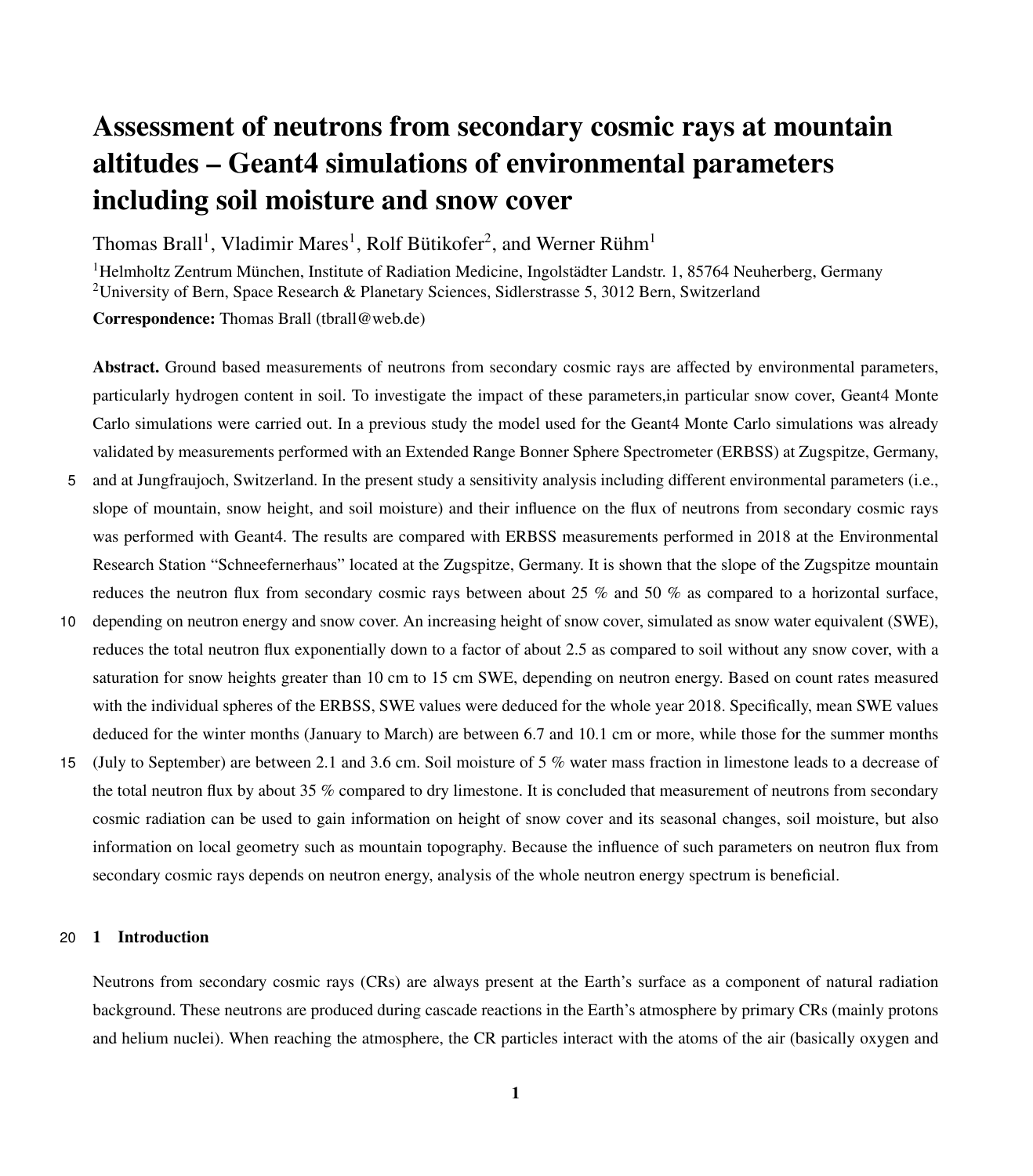nitrogen atoms) and are continuously slowed down due to ionization. Additionally, they interact with the nuclei of these atoms

- 25 and new particles like protons, neutrons,  $\pi$  and K mesons are produced characterized by a wide spectrum of energies extending up to several GeV. Fast neutrons of energies below 10 MeV may be evaporated from excited target nuclei. When reaching the ground, the transport of fast neutrons through soil is strongly influenced by the presence of hydrogen, which has the ability to rapidly moderate neutrons due to its large elastic scattering cross section and equal mass of projectile and target. Hydrogen at the land surface is mainly in the form of liquid and solid (ice, snow) water. This fact should be taken into account, if spectral
- 30 flux of neutrons from secondary CRs are measured on the ground level. It has been observed that snow accumulation in the environment of neutron detectors has a significant effect on the measured neutron flux energy distribution, because it influences the intensity of the ground albedo neutron flux (e.g., [Tanskanen, 1968;](#page-18-0) [Kodama, 1980;](#page-16-0) [Eroshenko et al., 2008;](#page-16-1) [Rühm et al.,](#page-17-0) [2012\)](#page-17-0). The influence of soil moisture on neutron flux measurements was already discussed by [Hendrick and Edge](#page-16-2) [\(1966\)](#page-16-2).
- It has long been recognized that the measurement of albeo neutrons can be used to detect environmental hydrogen. For 35 example, it has been proposed that albedo neutrons produced by cosmic radiation on the surface of Mars (or Moon) could be used to detect the water content of Martian soil (e.g., [Mitrofanov et al., 2004\)](#page-17-1). Along these lines it has been also proposed to [u](#page-18-1)se neutrons from secondary cosmic radiation near the Earth's surface to detect soil moisture [\(Desilets et al. , 2010;](#page-16-3) [Zreda et](#page-18-1) [al., 2012;](#page-18-1) [Franz et al. , 2013;](#page-16-4) [Andreasen et al., 2017;](#page-16-5) [Köhli et al., 2021\)](#page-17-2). Specifically, it was shown that detectors measuring thermal and/or epithermal neutrons close to the soil surface provide a signal that depends on soil moisture, within a radius in the
- 40 order of about hundred meters around the detector position [\(Desilets and Zreda , 2013;](#page-16-6) [Köhli et al., 2015\)](#page-17-3). A network of such neutron probes has already been installed for example in the US [\(Zreda et al., 2012\)](#page-18-1) and the UK [\(Evans et al., 2016\)](#page-16-7). Mobile systems were also proposed [\(Schrön et al., 2018\)](#page-18-2). Detailed Monte Carlo (MC) calculations on neutron flux above ground were carried out by [Sato and Niitab](#page-17-4) (e.g. [2006\)](#page-17-4); [Sato](#page-17-5) (e.g. [2015,](#page-17-5) [2016\)](#page-17-6) with PHITS [\(Sato et al., 2018\)](#page-17-7) and by [Nesterenok](#page-17-8) (e.g. [2013\)](#page-17-8) with Geant4 [\(Agostinelli, 2003\)](#page-16-8).
- 45 In the beginning of the 20th century, after the discovery of the cosmic rays in 1912 by Victor Hess [\(Hess, 1912\)](#page-16-9), inspired from earlier work of Wulf and Gockel (e.g., [Wulf, 1909,](#page-18-3) [1910;](#page-18-4) [Gockel, 1911\)](#page-16-10), mainly ionization chambers were used to measure the intensity of the cosmic rays. In the 1950's the neutron monitor (NM), developed by Simpson [\(Simpson et al., 1953\)](#page-18-5), was considered as the best ground-based detector capable to record variations of primary CR intensity. Since the late 1950's, a global NM network [http://www.nmdb.eu] was built to record long- and short-term changes of the CR intensity at ground level.
- 50 NMs are sensitive to secondary particles produced in atmospheric cascades (mainly secondary neutrons) from primary CRs. They use the neutron-induced nuclear reactions  $((n,2n), (n,3n))$  in lead included in their structure to multiply the number of secondary neutrons, which are then moderated to thermal energies and finally detected in the proportional counter tubes filled with <sup>10</sup>BF<sub>3</sub> (or <sup>3</sup>He) gas through the detection of charged particles produced for example by the <sup>10</sup>B(n, $\alpha$ )<sup>7</sup>Li (or <sup>3</sup>He(n,p)<sup>3</sup>H) reaction. This neutron multiplication technique increases significantly the counting rate of NMs and improves its statistical
- 55 accuracy. Because the number of produced secondary neutrons is almost independent on the energy of the incident neutron, a single NM cannot be used as a neutron spectrometer. If the neutron flux is required as a function of neutron energy in the range [f](#page-17-9)rom thermal energies up to several GeV, an Extended-Range Bonner Sphere Spectrometer (ERBSS) has to be used [\(Schraube](#page-17-9)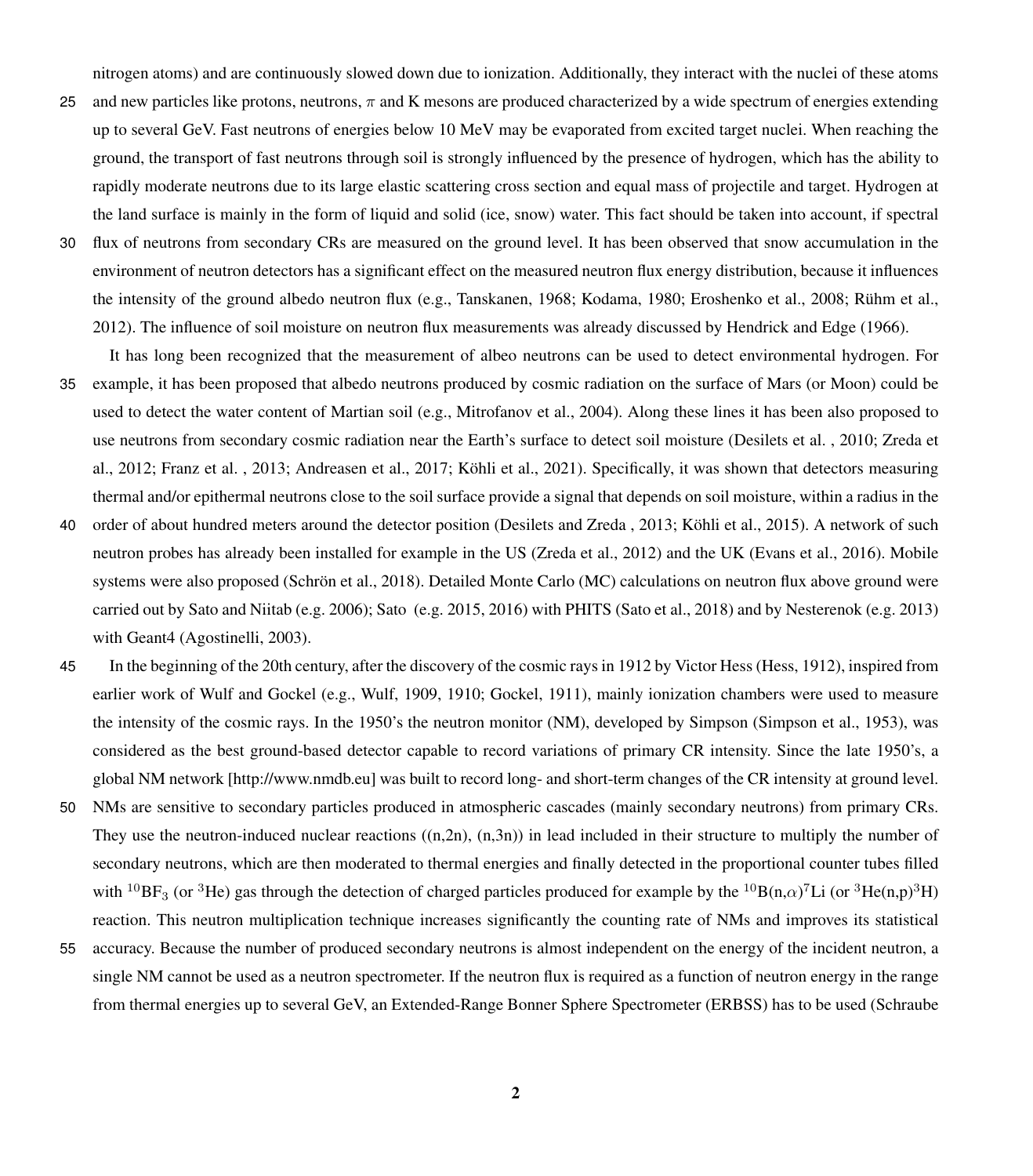[et al., 1997;](#page-17-9) [Mares and Schraube, 1998\)](#page-17-10), which is based on the initial standard Bonner sphere spectrometer (BSS) [\(Bramblett](#page-16-11) [et al., 1960\)](#page-16-11).

- 60 The effect of hydrogen in snow on the flux spectra of secondary neutrons from CRs at ground level has recently been demonstrated by measurements at mountain altitude at the Environmental Research Station (UFS) "Schneefernerhaus" located at the Zugspitze mountain, Germany, and at sea level at the Koldewey station on Spitsbergen [\(Rühm et al., 2012\)](#page-17-0). Specifically, it was shown that the flux of thermal and epithermal neutrons change by a factor of two between summer and winter season, at the UFS, while they change by about 50% at Spitsbergen. Seasonal changes in flux of MeV neutrons were roughly a factor
- 65 of two smaller, at both locations, while the flux of 100 MeV neutrons did not change much at both locations. These changes were qualitatively attributed to the presence of snow during winter times and the absence of snowduring summer times, but a quantitative evaluation of such an effect is still missing.

In this paper, detailed Monte Carlo (MC) simulations are described which allow quantification of the influence of environmental parameters such as snow cover and soil moisture on the energy spectrum of secondary CR neutrons. In a previous paper,

- 70 first simulations were validated by means of experimental spectrometry using the ERBSS on the UFS, and at Jungfraujoch, Switzerland, performed during winter and summer seasons, respectively [\(Brall et al., 2021\)](#page-16-12). While there was overall agreement (within about 35%) between measured and simulated neutron flux for energies above about 20 MeV, the comparison of measured and simulated neutron flux spectra below 20 MeV was limited by the unknown hydrogen content in the environment close to the measurement locations. In the study described in the present paper, sensitivity analyses were carried out to investi-
- 75 gate the influence of environmental parameters on simulated neutron flux spectra, with emphasis on the energy range between thermal and MeV energies. Specifically, it was investigated whether variations in height of snow cover and soil moisture in the environment of the measurement locations can improve the agreement between measurement and simulation at neutron energies below 20 MeV.

## 2 Materials and Methods

## 80 2.1 Monte Carlo Simulations

## 2.1.1 Overall Procedure

In a previous paper [\(Brall et al., 2021\)](#page-16-12), MC simulations using the Geant4 toolkit were used to assess the albedo neutron flux for two locations at mountain altitudes, one at the UFS on the Zugspitze mountain, Germany, the other at the High Altitude Research Station Jungfraujoch, Switzerland. While the station at the Jungfraujoch is located at an altitude of 3,582 m a.s.l. on

85 the top of a steep hill named "Sphinx", the station at the Zugspitze mountain is located on the southern slope of the Zugspitze mountain at an altitude of 2,660 m a.s.l.. The GEANT simulations described in [Brall et al.](#page-16-12) [\(2021\)](#page-16-12) were done including three different physics lists "QGSP\_BERT\_HP", "QGSP\_BIC\_HP", and "Shielding", which are all reference physics lists of the Geant4 toolkit [\(Geant4 Collaboration, 2017\)](#page-16-13). For the present paper, these three physics lists were also used. Because the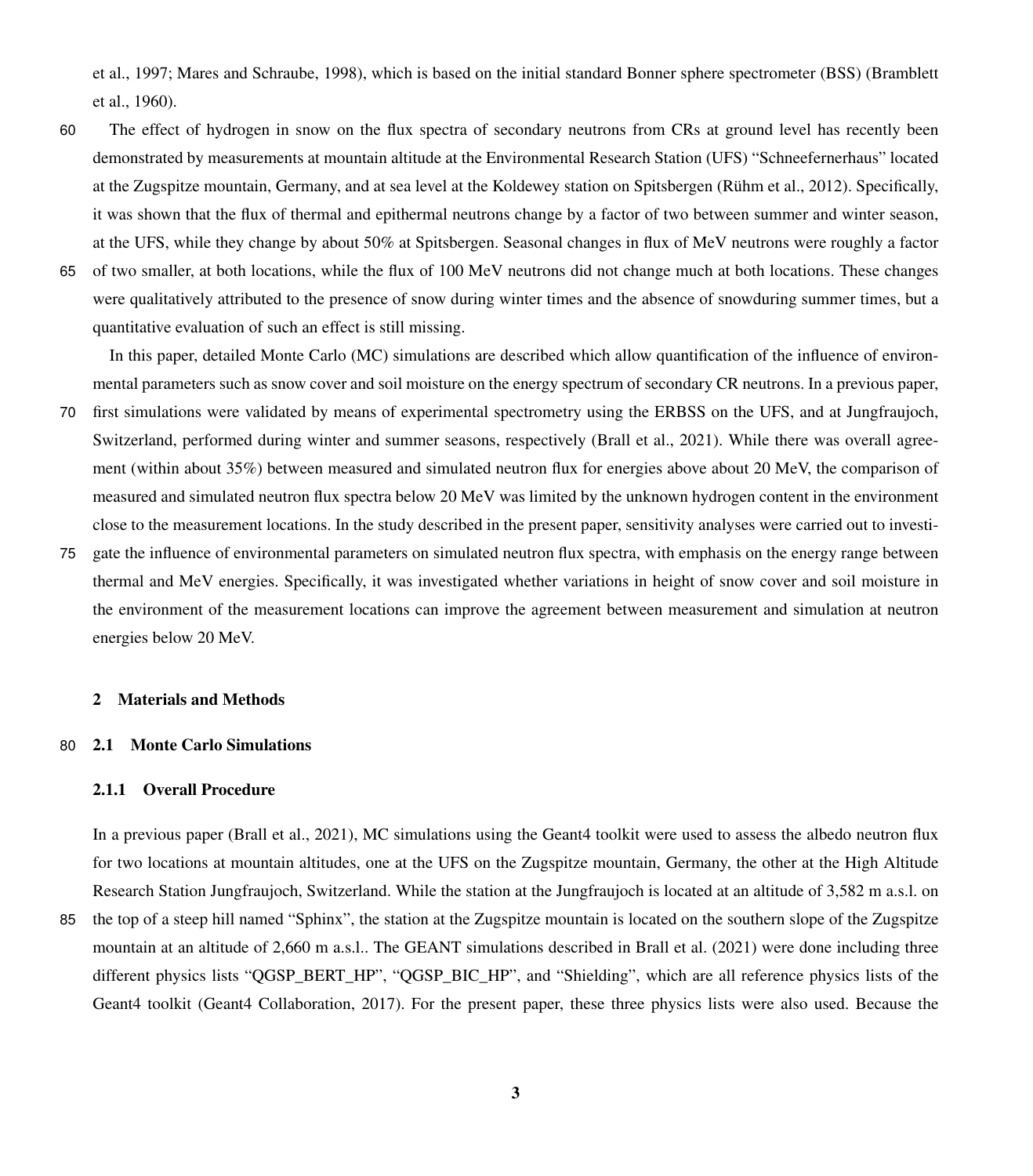results of the simulations do not show any substantial differences between the physics lists, however, all results are presented 90 and discussed here as obtained using the QGSP\_BERT\_HP (Bertini) physics list.

In order to reduce CPU computation time, the simulations were performed in a two-step process. In the first step, the primary CR particles were started at an altitude of 100 km and propagated down to a selected altitude. There the momenta of all secondary particles were scored in a pre-defined boundary surface. To avoid that secondary particles in the simulation are backscattered from the volume below the scoring region and then double counted in the scorer, vacuum has been assumed

95 instead of air below the scoring surface (for details please see Fig. 3 in [Brall et al.](#page-16-12) [\(2021\)](#page-16-12)). In the second step, the particles scored were then used as source particles and further propagated, to investigate the influence of local environmental parameters on neutron flux spectra at ground level. The number of primary particles was chosen such that the statistical uncertainties of the scored neutrons was less than 3 % for total neutron flux (and less than 6 % per energy region of interest).

## 2.1.2 Simulation Geometries

- 100 The geometry implemented in the Geant4 toolkit to simulate neutrons from secondary CR at mountain altitudes is described in detail in [Brall et al.](#page-16-12) [\(2021\)](#page-16-12). Briefly, the primary radiation source includes protons and alpha particles from primary CR impinging on the top of the atmosphere [\(Burger et al., 2000;](#page-16-14) [Usoskin et al., 2005\)](#page-18-6). The parameters of the Earth's atmosphere and its elemental composition are implemented according to the US Standard Atmosphere 1976 [COESA 1976]. For the present study, a horizontal flat soil disk was used to investigate the influence of environmental parameters such as height of snow cover
- 105 and soil moisture. A layer of limestone  $(CaCO<sub>3</sub>)$  with a thickness of 10 m and a density of 2.7 g/cm<sup>3</sup> was chosen as soil material, because limestone is typical for the rock material in the investigated alpine region of the Zugspitze mountain.

a) Height of snow cover on dry limestone

As a boundary surface in the first step of the simulation, a disc with a radius of 1,000 m is chosen at an altitude of 2,700 m as the source. The radius of the soil is 20 km. The scorer is at an altitude of 2,651.5 m, i.e., 1.5 m above the soil level, and consists

- 110 of a disc with a radius of 500 m. On top of the soil, layers of water with various thickness are placed (1, 2, 5, 10, 12.5, 20, and 50 cm snow water equivalent (SWE)) roughly simulating a snow layer with a thickness between 0 cm and 200 cm (Fig. [1\)](#page-4-0). [I](#page-16-15)n all simulations, a snow density of  $250 \text{ kg/m}^3$  was assumed which had been measured in the vicinity of the UFS [\(Hürkamp](#page-16-15) [et al., 2019\)](#page-16-15). Note that typically, snow densities range from 50 kg/m<sup>3</sup> (New Snow) to 800 kg/m<sup>3</sup> (Very wet snow and firn) [\(Cuffey and Paterson, 2010\)](#page-16-16).
- 115 b) Soil moisture

In order to investigate the influence of soil moisture on neutron flux spectra of secondary CRs, water was added in the limestone in various mass fractions  $(0, 0.5, 1, 2,$  and  $5\%$ ). Such simulations were performed without any snow cover (i.e., 0 cm SWE) and with a snow cover (i.e., 5 cm SWE) (Fig. [1\)](#page-4-0).

#### 2.2 Measurement of neutrons from secondary cosmic radiation

120 At the Zugspitze mountain, Germany, the neutron flux spectra from secondary CRs was measured using an ERBSS. The [s](#page-17-12)pectrometer is described in detail in [\(Schraube et al., 1997;](#page-17-9) [Mares and Schraube, 1998;](#page-17-10) [Leuthold et al., 2007;](#page-17-11) [Rühm et](#page-17-12)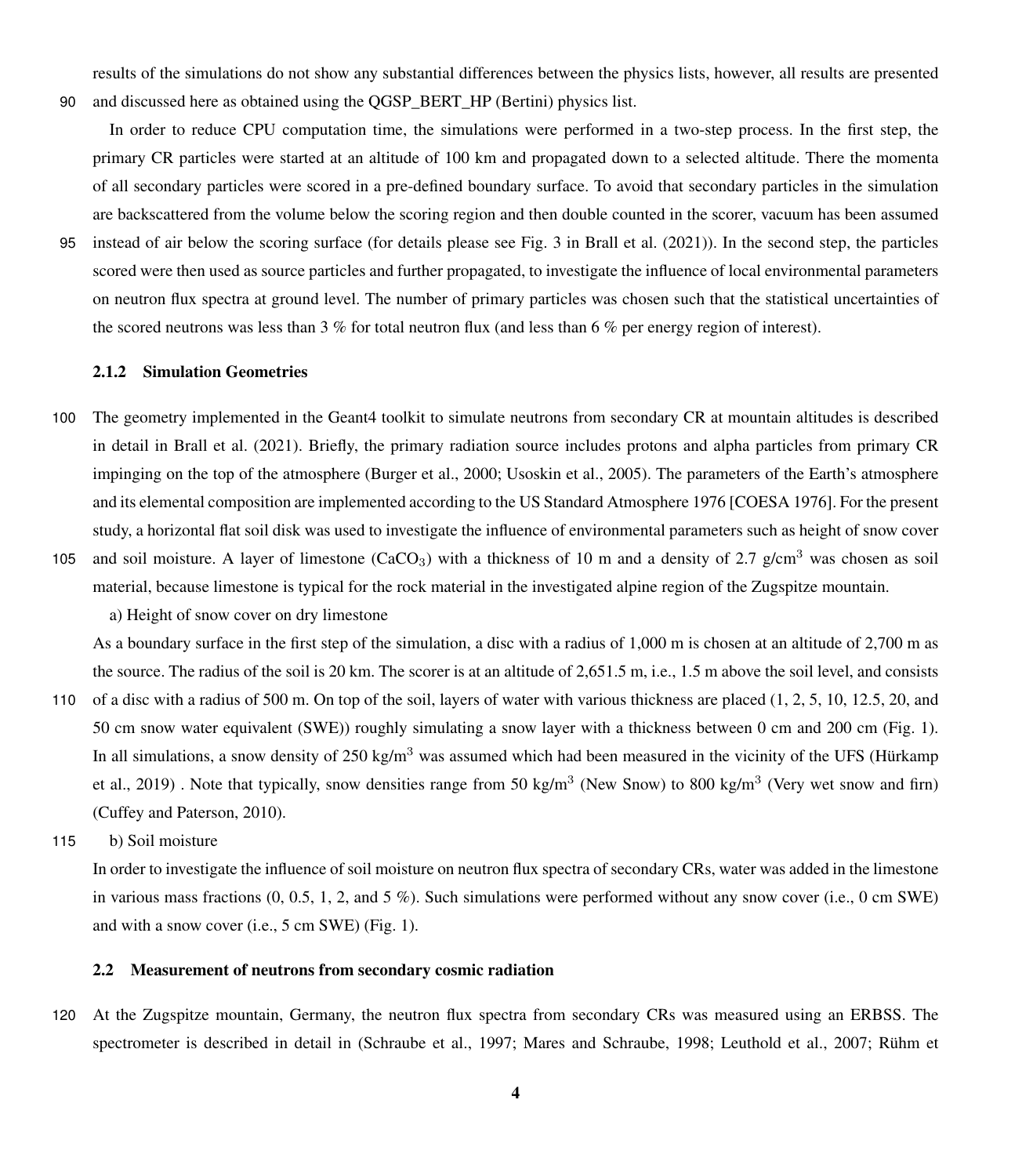<span id="page-4-0"></span>

Figure 1. Geometry implemented in Geant4 to evaluate the effect of water layers of different heights above the limestone

[al., 2008;](#page-17-12) [Mares et al., 2020;](#page-17-13) [Brall et al., 2020,](#page-16-17) [2021\)](#page-16-12). Briefly, 16 <sup>3</sup>He proportional counters were simultaneously used to detect thermalized neutrons. Thermalisation was achieved by covering the counters with polyethylene (PE) spheres of various thicknesses (except for one proportional counter which was not covered by any PE, to detect environmental neutrons already 125 thermalized). The response functions for the various counters were calculated for the energy range from meV up to GeV with MC simulations [\(Mares et al., 1991;](#page-17-14) [Mares and Schraube, 1998\)](#page-17-10). Count rates of the proportional counters together with their response functions were finally unfolded to obtain flux distributions as a function of neutron energy at the spectrometer positions.

#### 3 Results and Discussion

## 130 3.1 Difference between horizontal and slanted soil

In a previous paper [\(Brall et al., 2021\)](#page-16-12), results of measurements of neutron flux spectra at the slope of the Zugspitze mountain are presented. In this work, simulations of the neutron flux spectra for the measurement location were done using a similar approach as was used for the present study. Consequently, the neutron flux spectra simulated in the previous paper for a slant angle of 45° [\(Brall et al., 2021\)](#page-16-12) could be compared with those obtained in the present study using horizontal ground. This was

135 done for both dry limestone without snow cover, and dry limestone with a cover of 50 cm of snow corresponding to 12.5 cm SWE.

Table [1](#page-5-0) shows the ratio of the flux between horizontal geometry and slanted geometry, for four energy regions (thermal: *E* < 0.4 eV; epithermal:  $0.4 \text{ eV} \leq E < 100 \text{ keV}$  $0.4 \text{ eV} \leq E < 100 \text{ keV}$  $0.4 \text{ eV} \leq E < 100 \text{ keV}$ ; evaporation:  $100 \text{ keV} \leq E < 20 \text{ MeV}$ ; cascade:  $E \geq 20 \text{ MeV}$ ). Table 1 demonstrates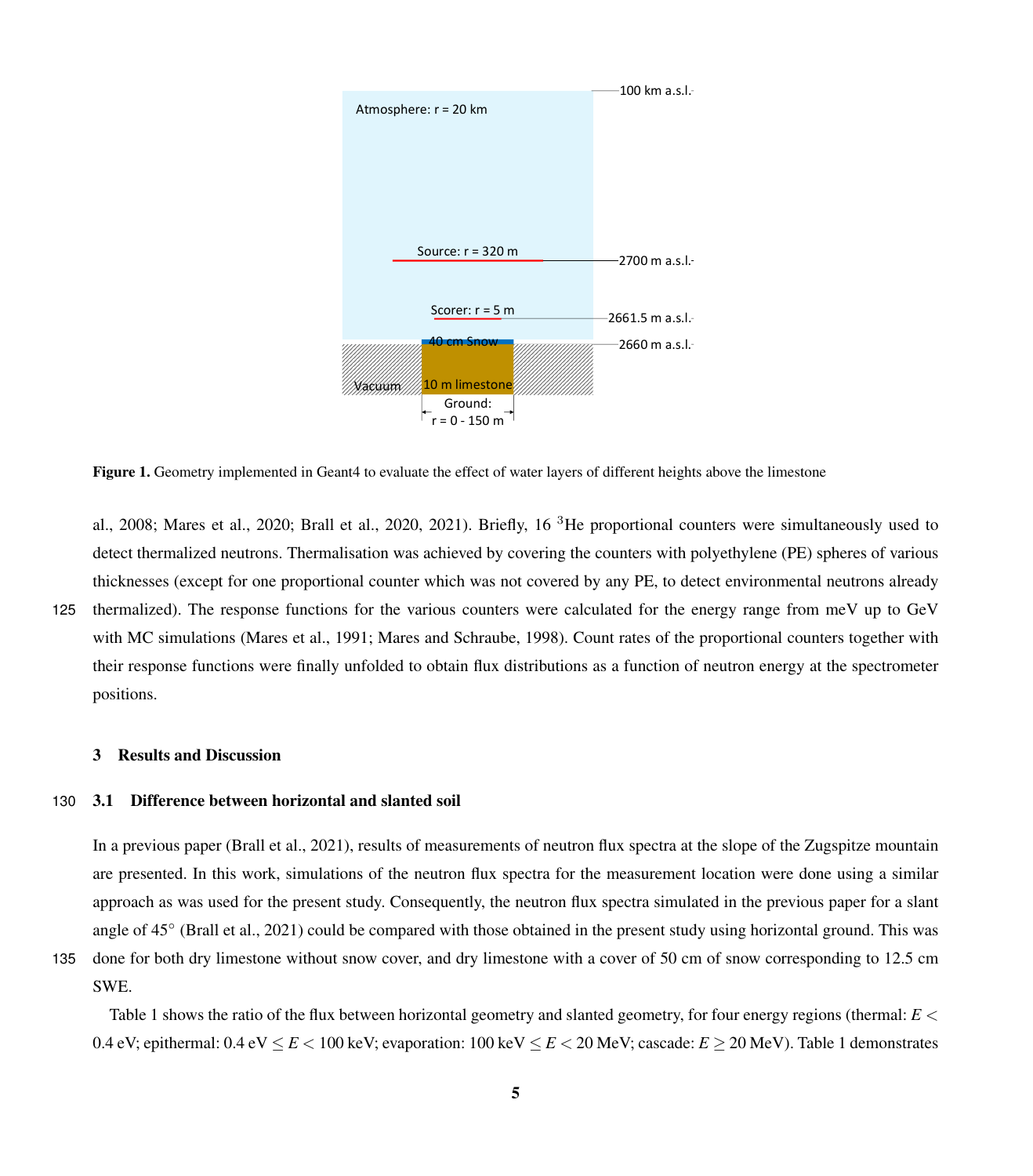that for the horizontal geometry, the flux of high-energy cascade neutrons  $(E \ge 20 \text{ MeV})$  is higher by some 25% as compared

<span id="page-5-0"></span>140 to slanted soil, probably due to the fact that part of the  $2\pi$  geometry of the sky (i.e., upper half sphere) is shielded by the slanted surface. In contrast, for lower-energy neutrons, and in particular for thermal and epithermal neutrons, this effect increases by about 50%. This can be explained by the mainly downward direction of cascade neutrons, while the lower-energy neutron flux is more isotropically distributed. This effect is roughly similar whether or not an additional water layer on top of the ground is considered. The corresponding neutron flux spectra are shown in Fig. [2.](#page-5-1)

| Snow Water Equivalent (SWE)                | 0cm             | $12.5 \text{ cm}$ |
|--------------------------------------------|-----------------|-------------------|
| Total                                      | $1.44 + 0.04$   | $1.34 + 0.05$     |
| Thermal $(E< 0.4$ eV)                      | $1.49 + 0.11$   | $1.36 \pm 0.08$   |
| Epithermal (0.4 eV $\leq E \leq 100$ keV)  | $1.52 + 0.06$   | $1.46 \pm 0.09$   |
| Evaporation (100 keV $\leq E \leq 20$ MeV) | $1.40 \pm 0.05$ | $1.38 + 0.06$     |
| Cascade $(E > 20 \text{ MeV})$             | $1.25 + 0.05$   | $1.23 + 0.05$     |

<span id="page-5-1"></span>Table 1. Ratio of neutron flux for horizontal geometry to that for slanted geometry (slant angle 45°), with one-sigma standard deviation of the Monte Marlo calculation.



Figure 2. Top: Neutron flux spectra for horizontal (red) and slanted soil (blue). With 50 cm snow layer (corresponding to 12.5 cm SWE) (solid line) and without snow (dashed line).

#### 145 3.2 Influence of snow height on neutron flux spectra

As already mentioned earlier, seasonal changes in the neutron flux spectra had been measured at the UFS [\(Rühm et al., 2012\)](#page-17-0). In order to interpret the results of these measurements, the influence of snow height on the neutron flux spectrum was simulated in the horizontal geometry, and the results are shown in Fig. [3.](#page-6-0) In Fig. [4,](#page-7-0) the corresponding total flux and the flux for the four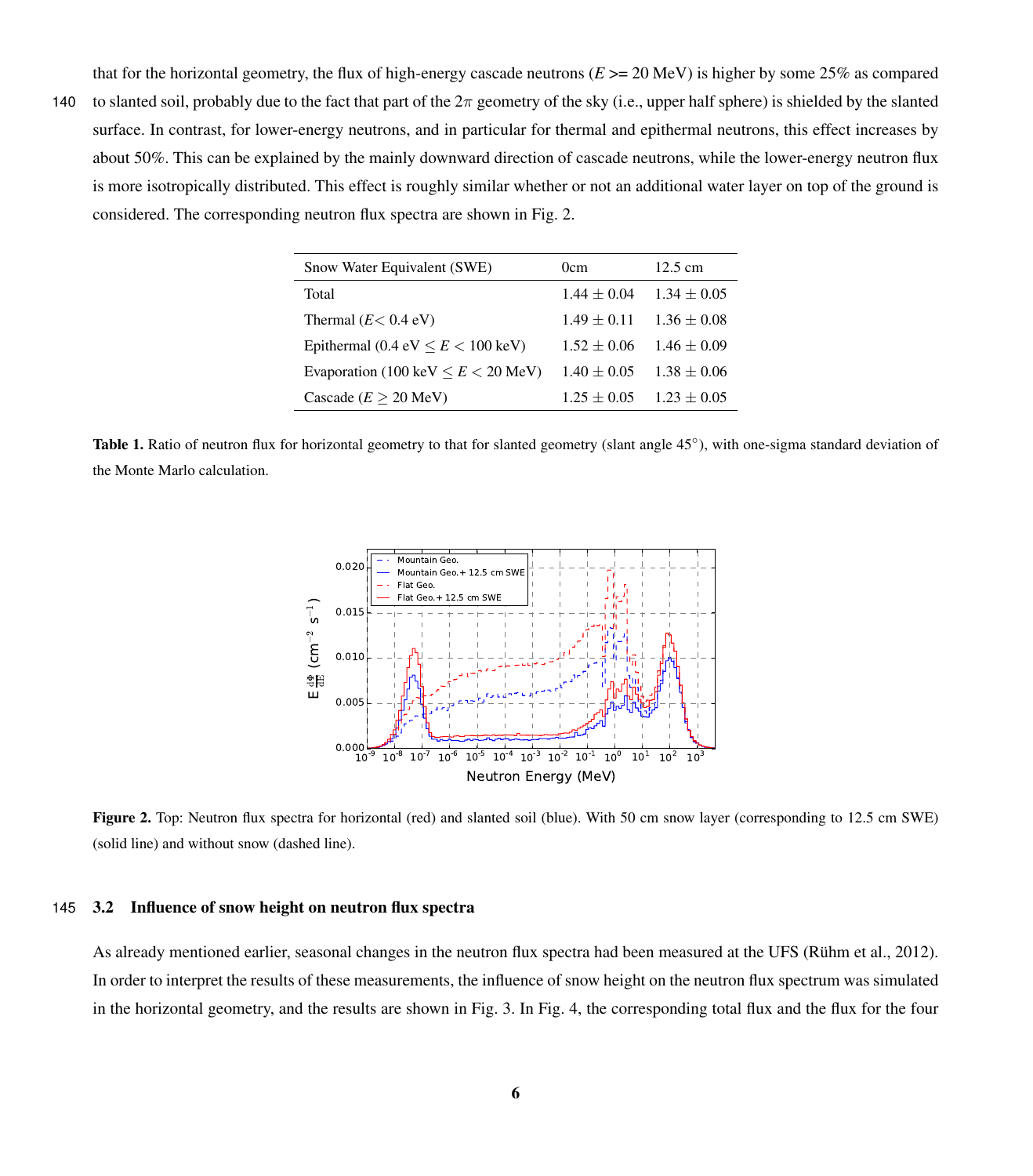energy regions (thermal:  $E < 0.4$  eV; epithermal:  $0.4$  eV  $\le E < 100$  keV; evaporation:  $100$  keV $\le E < 20$  MeV; cascade:  $E >$ 150 20 MeV) are shown as a function of the thickness of a water layer covering the ground.

For thermal neutrons, the flux increases with increasing thickness of the water layer up to a thickness of about 3 cm, due to thermalization of higher-energy neutrons by the hydrogen in water. Beyond a thickness of about 3 cm, the neutron flux decreases again, due to absorption of neutrons backscattered from soil by the overlying water layer. In contrast, neutrons with higher than thermal energies do not show such an initial increase with increasing water thickness, but decrease from

- 155 the beginning almost exponentially with increasing water thickness, due to neutron moderation (Fig. [4\)](#page-7-0). This decrease is most prominent for epithermal neutrons, followed by evaporation neutrons. In contrast, for high-energy cascade neutrons, this decrease is small and amounts only to about a few percent, probably because only few of these neutrons are backscattered by the soil and get absorbed or moderated by the overlying water layer. Interestingly, for any of the investigated energy regions, the neutron flux saturates at about 20 cm thickness of water layer (Fig. [3](#page-6-0) and Fig. [4\)](#page-7-0) and changes only little for greater water
- <span id="page-6-0"></span>160 thickness. This means that the neutron energy spectrum does not change its shape substantially for water thicknesses greater than about 20 cm (corresponding to snow heights greater than about 60-80 cm, depending on snow density).



Figure 3. Neutron flux spectra simulated with water layers of different heights on ground.

Based on Fig. [5](#page-7-1) the mean minimum and maximum values of the neutron flux in winter (Jan – March and December 2018) and summer (Jul – Oct 2018) were calculated and, as a measure of the amplitude of the observed changes, the difference between maximum and minimum values was divided by 2. For the four investigated energy regions, the results fit reasonably 165 well with those reported in [Rühm et al.](#page-17-0) [\(2012\)](#page-17-0) where the corresponding amplitudes were obtained from a sinus function fitted over a period of 3 years (Table [2\)](#page-8-0).

Based on the ratios between maxima and minima (1.67  $\pm$  0.03 for thermal, 1.77  $\pm$  0.03 for epithermal, 1.30  $\pm$  0.01 for evaporation neutrons), snow water equivalent values can be estimated for the summer months (July – October 2018) based on the fits shown in Fig. [4.](#page-7-0) As a result, for thermal neutrons SWE values of about 1 cm or 6 cm can be deduced. In contrast, for 170 epithermal neutrons an unambiguous SWE value of about 4 cm and for cascade neutrons 6 cm can be deduced.

7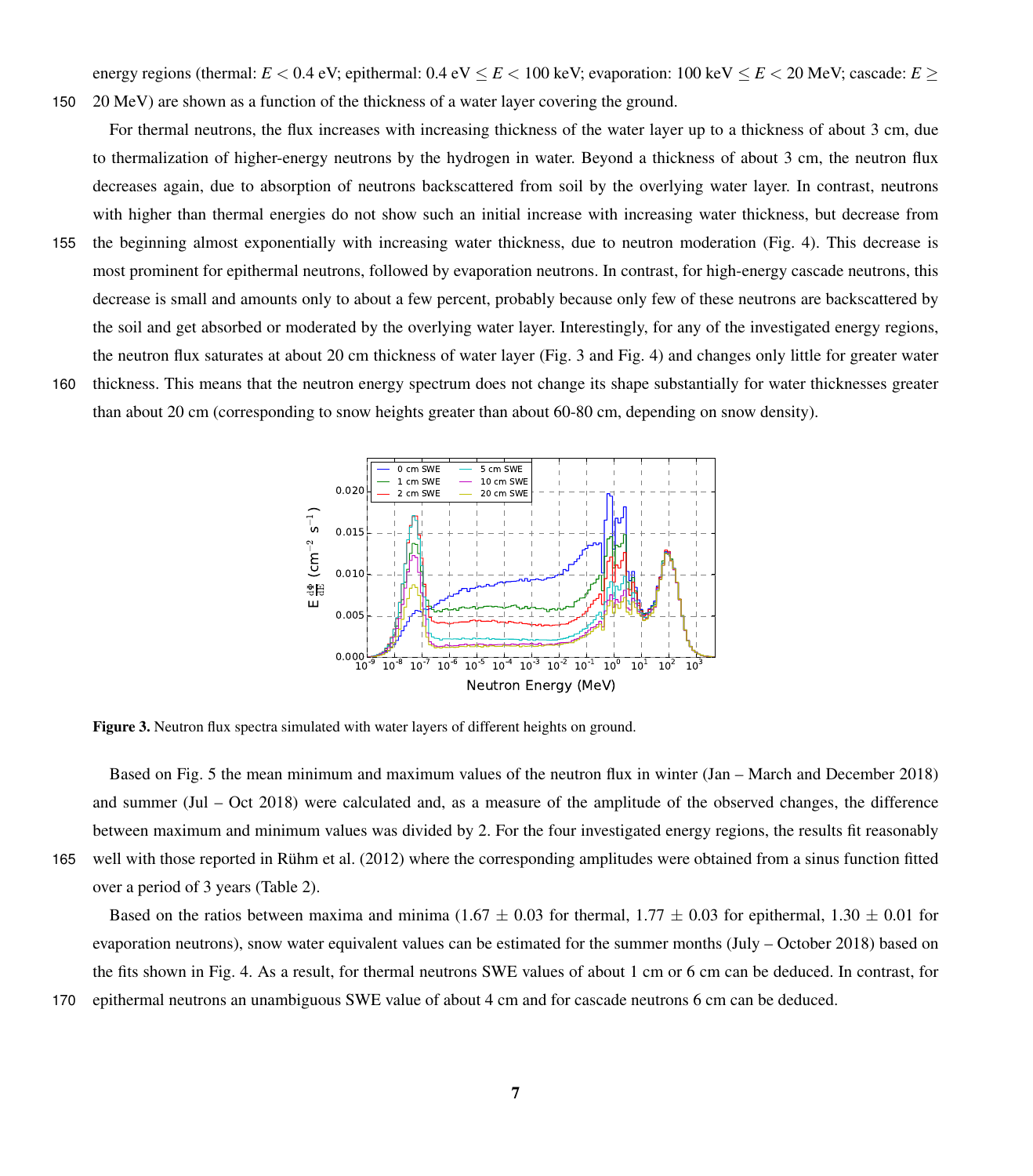<span id="page-7-0"></span>

<span id="page-7-1"></span>Figure 4. Neutron flux as a function of thickness of water layer on dry limestone soil at 2,661.5 m a.s.l., for horizontal geometry and for different neutron energy ranges (thermal:  $E < 0.4$  eV; epithermal:  $0.4$  eV  $\le E < 100$  keV; evaporation:  $100$  keV  $\le E < 20$  MeV; cascade:  $E \ge 20$  MeV; and total). Solid lines are representing fits of the data points using a function of  $ae^{-bx} + c$  for epithermal, evaporation, and cascade neutrons, and  $axe^{-bx} + c$  for thermal neutrons.



Figure 5. Monthly averaged neutron flux in 2018 at UFS Zugspitze, deduced from ERBSS neutron flux spectra for 4 energy regions (thermal:  $E < 0.4$  eV; epithermal:  $0.4$  eV  $\le E < 100$  keV; evaporation:  $100$  keV  $\le E < 20$  MeV; cascade:  $E \ge 20$  MeV) normalized to annual mean flux.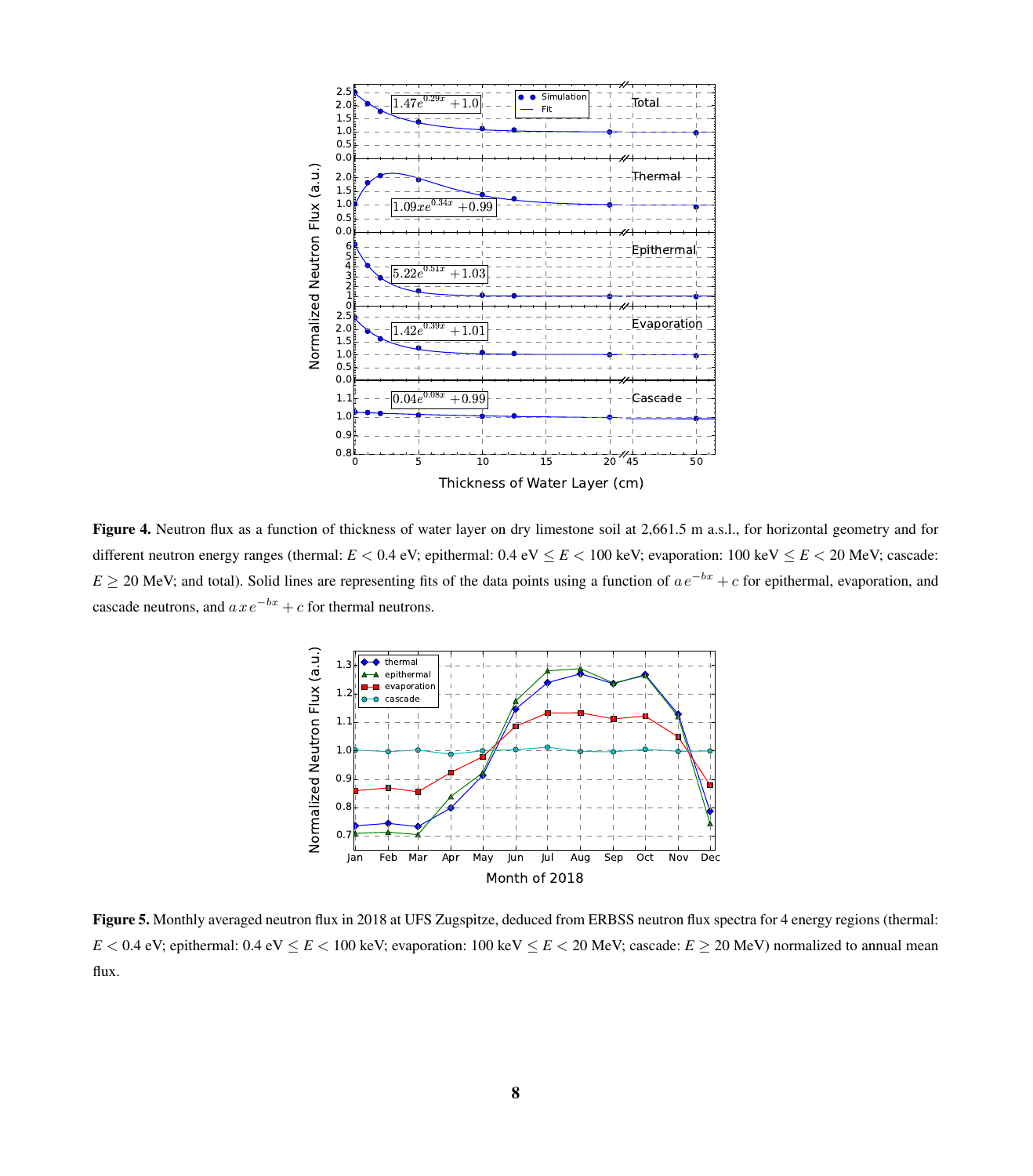<span id="page-8-0"></span>

|             | mean min           | mean max          | max/min           | $(max-min)/2$     | Amplitude (Rühm et al., 2012) |
|-------------|--------------------|-------------------|-------------------|-------------------|-------------------------------|
| Thermal     | $0.75 + 0.02$      | $1.25 + 0.02$     | $1.67 \pm 0.03$   | $0.25 + 0.01$     | $0.27 + 0.02$                 |
| Epithermal  | $0.72 \pm 0.02$    | $1.27 \pm 0.02$   | $1.77 + 0.03$     | $0.28 + 0.01$     | $0.29 + 0.02$                 |
| Evaporation | $0.87\pm0.01$      | $1.13 \pm 0.01$   | $1.30 \pm 0.010$  | $0.13 + 0.01$     | $0.14 + 0.01$                 |
| Cascade     | $1.0001 \pm 0.002$ | $1.003 \pm 0.007$ | $1.003 \pm 0.007$ | $0.001 \pm 0.004$ | $0.017 + 0.005$               |

Table 2. Normalized mean minimum (for Jan-March and Dec 2018) and maximum (for Jul – Oct 2018) neutron flux values (incl. standard deviation) taken from Fig. [5,](#page-7-1) difference of these values divided by 2, and corresponding data taken from [Rühm et al.](#page-17-0) [\(2012\)](#page-17-0).

Because the flux of the cascade neutrons does not change much with season, an analysis similar to that for thermal, epithermal and evaporation neutrons as given above was not considered reasonable for cascade neutrons.

The results obtained for thermal, epithermal and evaporation neutrons suggest (if the neutron flux saturated during the winter months (for SWE values greater than about 15 cm; see Fig. [4\)](#page-7-0)) that during the summer months there was a mean snow water 175 equivalent of about 4-6 cm in the vicinity of the ERBSS.

This analysis already suggests that it is possible to deduce the height of snow cover from analysis of the ERBSS neutron flux spectra. This encouraged us to perform a more detailed analysis, which is based on the pure count rates of the ERBSS proportional counters and which avoids the use of the unfolding process and associated uncertainties. This approach is described below.

180 Interpretation in terms of thickness of water layer:

In order to validate these results with experimental data, measurements that had been made at the UFS, which is located at the slanted slope of the Zugspitze mountain at an altitude of 2,660 m a.s.l., were used. Specifically, we used the count rates obtained by the <sup>3</sup>He proportional counters of the ERBSS for the comparison.

- For this purpose, in a first step we used the simulated Geant4 neutron flux spectra obtained for the dry horizontal ground 185 without overlying water layer (see above). Because the measurements had been done on the slanted slope of the Zugspitze mountain (slant angle: 45°), the neutron flux spectra were corrected for the ratio of the simulated spectra of slanted to flat geometry (Table [1\)](#page-5-0). In that way, a simulated neutron energy spectrum for the slanted slope was constructed. This spectrum was then folded with the response functions of the 18 proportional counters of the ERBSS, to calculate the count rates of the <sup>3</sup>He proportional counters of the ERBSS. In other words, these count rates would be the count rates expected from an ERBSS
- 190 based on the Geant4 simulations, for a slanted slope and ideal dry conditions (i.e., no water in soil, no water on top of the soil, and no water in all the structures surrounding the ERBSS (e.g., building material, water pipes, etc.)). This procedure was also applied to the Geant4 neutron flux spectra simulated in the present work for dry ground with overlying water layers with various thickness. That is, the count rates were again calculated (by folding with the corresponding response functions) that are expected for an ERBSS located on a slanted slope including overlying water layers with various thickness. In a second step,
- 195 these count rates were plotted as a function of water layer thickness, for each of the involved proportional counters, and fitted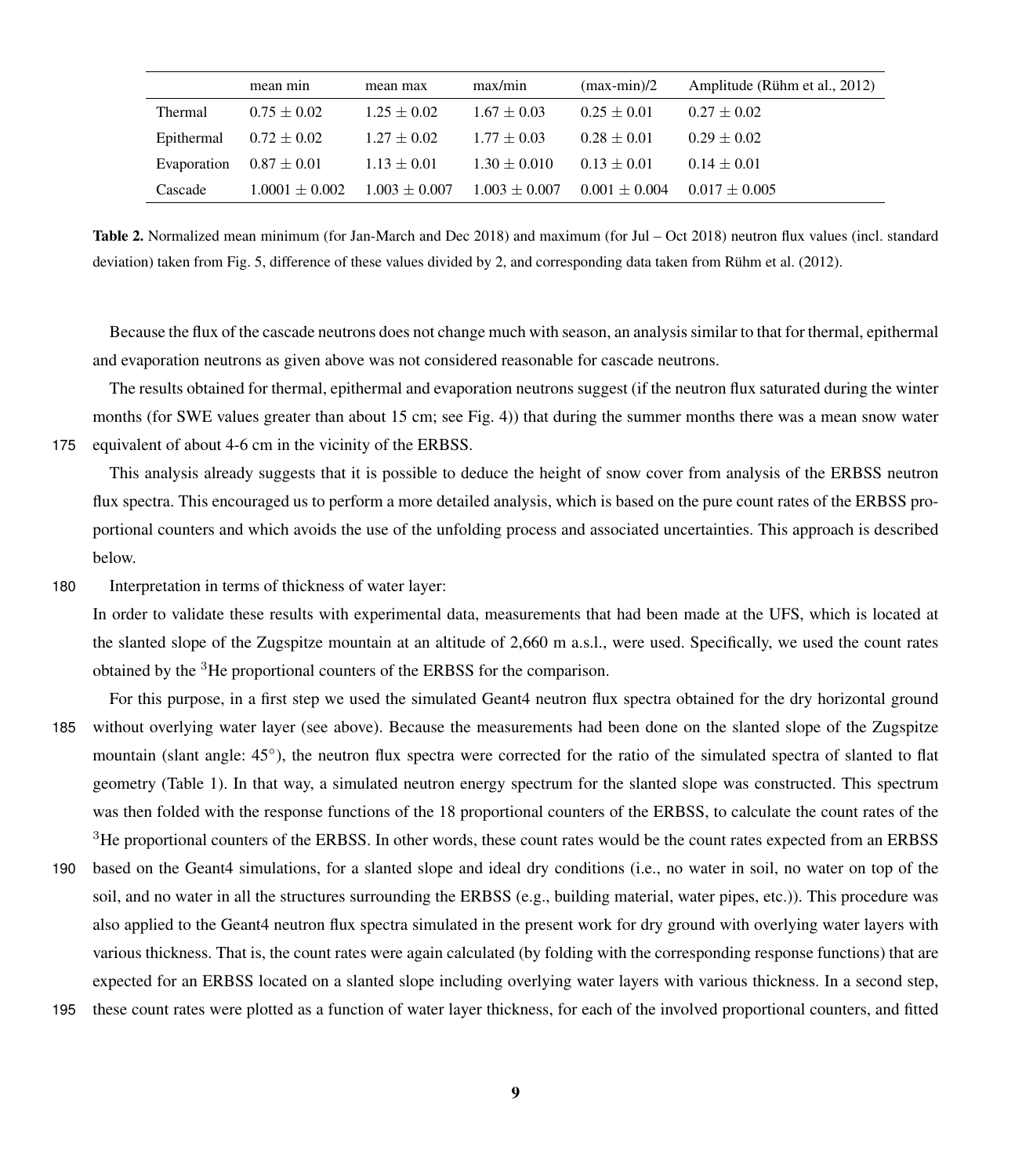<span id="page-9-0"></span>with the function  $ae^{-bx}+c$  or  $axe^{-bx}+c$  for the bare detector, where x is the thickness of the corresponding water layer. The result is shown in Fig. [6](#page-9-0) , and the corresponding fit parameters are listed in Table [3.](#page-10-0)



Figure 6. Count rates calculated for a solar modulation of 420 MV, for the <sup>3</sup>He proportional counters of the used Extended-Range Bonner Sphere Spectrometer (ERBSS), based on simulated Geant4 neutron flux spectra and response functions of the ERBSS. Solid lines are the fit of the data points to  $ae^{-bx} + c$  or  $axe^{-bx} + c$  for the bare detector.

The daily ERBSS count rates actually measured in 2018 at UFS are shown in Fig. [7.](#page-11-0) These count rates were used to calculate, for every sphere and every day in 2018, the corresponding water thickness using the exponential function and the 200 corresponding parameters from Table [3.](#page-10-0) Fig. [8](#page-12-0) shows these resulting water thicknesses for 2018 at UFS based on the count rates of the 16 ERBSS counters. Although the larger spheres and those including lead shells are less sensitive to low-energy (thermal, epithermal) neutrons than the smaller spheres, the overall annual count rates show qualitatively similar patterns, also taking into account the involved statistical uncertainites. Corresponding unfolded neutron flux spectra are shown in Fig. [9.](#page-12-1)

From the daily water thickness values for the winter months (January until March) and the summer months (July until 205 September), mean values were then calculated for each sphere (Table [4\)](#page-13-0). For the winter months, all spheres give reasonable results between 6.7 and 10.1 cm SWE. The values from the 9.2" sphere (9" PE sphere with lead shell) and the 11" sphere are considerably lower than the values computed for the other spheres. For the summer months, water thicknesses between 2.1 and 3.6 cm SWE were obtained. Here, the thickness from the bare counter, and the thicknesses from the 2.5", 9,2" and 11" spheres are somewhat lower than the other values. Because we had no detailed information on the type of snow present at the 210 measurement times (density etc.), all simulations were based on SWE values. We note, however, that Schattan (2017, 2019) have shown that homogeneous and inhomogeneous snow distributions show a different influence on the neutron field.

For the summer months when there is no snow at the UFS, the measured values are between 2.7 and 3.6 cm SWE. This can be explained by the simplified assumptions used in the simulations. For example, complete dry limestone was assumed as a ground, and the building of the UFS research station was not considered. Thus, any contribution of the water content 215 in the environment such as the typical 3-10 % water content of concrete, soil moisture and any additional water content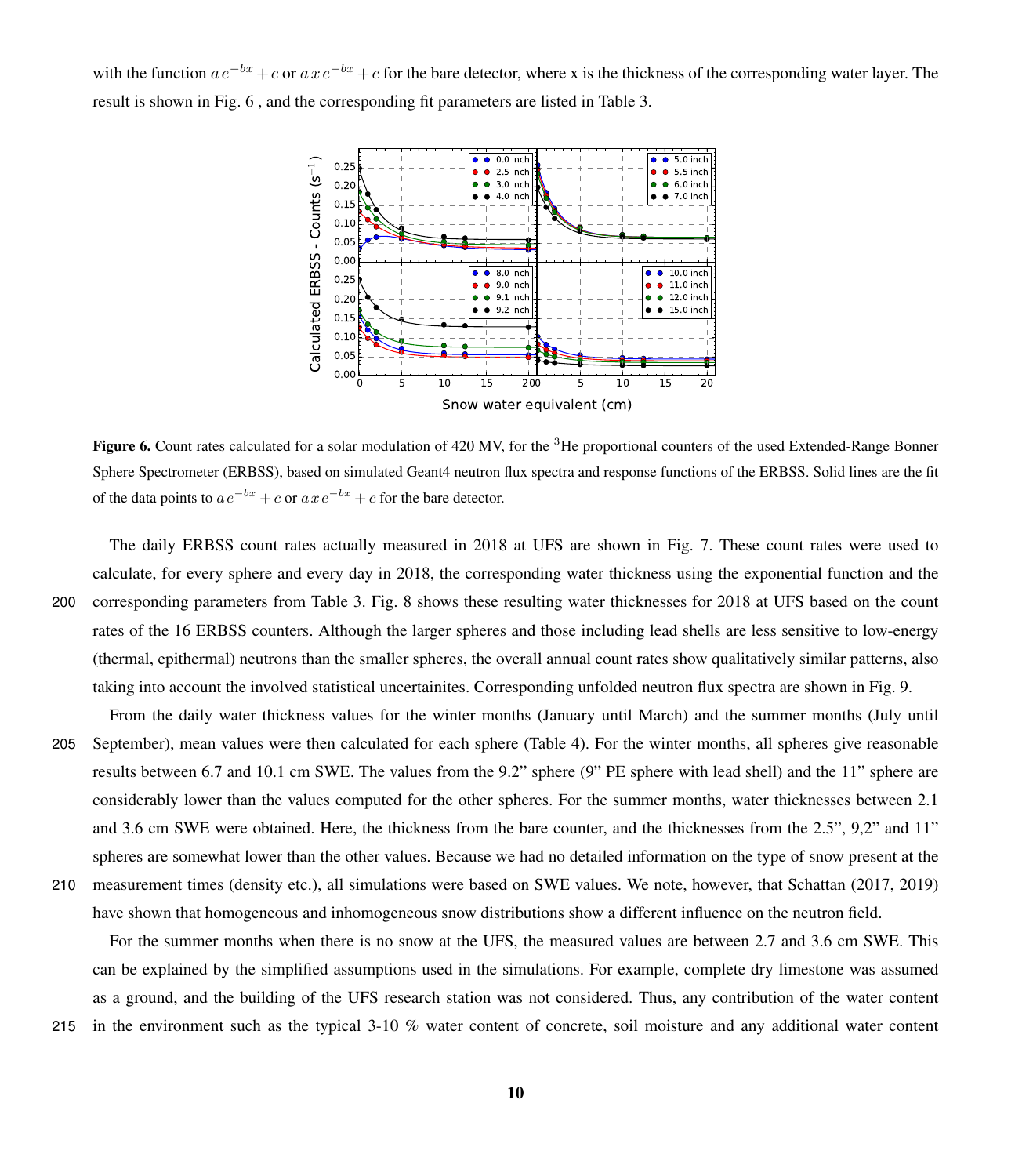<span id="page-10-0"></span>

| Sphere      | a               | b               | $\mathbf c$       |
|-------------|-----------------|-----------------|-------------------|
| <b>Bare</b> | $0.034 + 0.003$ | $0.35 + 0.02$   | $0.032 + 0.001$   |
| 2.5"        | $0.097 + 0.001$ | $0.25 + 0.01$   | $0.036 + 0.001$   |
| 3"          | $0.139 + 0.003$ | $0.33 + 0.02$   | $0.046 + 0.002$   |
| 4"          | $0.186 + 0.005$ | $0.41 + 0.03$   | $0.060 + 0.002$   |
| 5"          | $0.189 + 0.005$ | $0.44 + 0.03$   | $0.065 + 0.002$   |
| 5.5"        | $0.177 + 0.005$ | $0.44 + 0.03$   | $0.066 + 0.002$   |
| 6"          | $0.166 + 0.005$ | $0.44 + 0.03$   | $0.066 + 0.002$   |
| 7"          | $0.135 + 0.004$ | $0.43 + 0.03$   | $0.061 + 0.002$   |
| 8"          | $0.103 + 0.003$ | $0.42 \pm 0.03$ | $0.055 + 0.001$   |
| 9"          | $0.077 + 0.002$ | $0.40 + 0.03$   | $0.049 + 0.001$   |
| 9,1"        | $0.096 + 0.003$ | $0.42 + 0.03$   | $0.075 + 0.001$   |
| 9.2"        | $0.124 + 0.004$ | $0.42 \pm 0.03$ | $0.129 + 0.002$   |
| 10"         | $0.058 + 0.002$ | $0.38 + 0.03$   | $0.044 + 0.001$   |
| 11"         | $0.043 + 0.002$ | $0.36 \pm 0.03$ | $0.039 + 0.001$   |
| 12"         | $0.032 + 0.001$ | $0.34 + 0.03$   | $0.034 + 0.001$   |
| 15"         | $0.014 + 0.001$ | $0.27 + 0.03$   | $0.0256 + 0.0003$ |

**Table 3.** Fit Parameters of the fitted functions ( $ae^{-bx} + c$  or  $axe^{-bx} + c$  for the bare detector) shown as solid lines in Fig. [6.](#page-9-0)

in the concrete floor around the detector housing could not be considered in the simulations, due to lack of information. Because an experimental verification of the simulated results would be a clue for testing the proposed approach, however, BSS measurements of neutron spectra would be desirable in an environment with a defined and well-known moisture in the relevant environmental compartments. For the winter months it can be seen from Fig. [7](#page-11-0) that the count rates saturate and reach 220 a minimum, corresponding to a maximum thickness of measurable SWE with ERBSS.

These results indicate that during the summer months a minimum in SWE is obtained. SWE values can also be measured during the snow melting period in spring and the beginning of the snow fall period in autumn, because these months fall into periods where the count rates of the ERBSS proportional counters change and, thus, the deduced SWE thickness (Fig. [5\)](#page-7-1). In contrast, the count rates of the ERBSS proportional counters saturate during winter times and, thus, SWE thicknesses of more 225 than 10 - 20 cm SWE cannot be determined based on ERBSS data (Fig. [5\)](#page-7-1).

We note that the difference in SWE between winter and summer season is in most cases between 4 and 6 cm, see Table [4.](#page-13-0) This fits qualitatively to the results obtained when Fig. [4](#page-7-0) and Table [2](#page-8-0) are discussed (see above). It is also noted that the computations of the SWE based on measured ERBSS data implicitly include any moisture in the environment, for example the water content of the nearby concrete structure of the building and of the soil.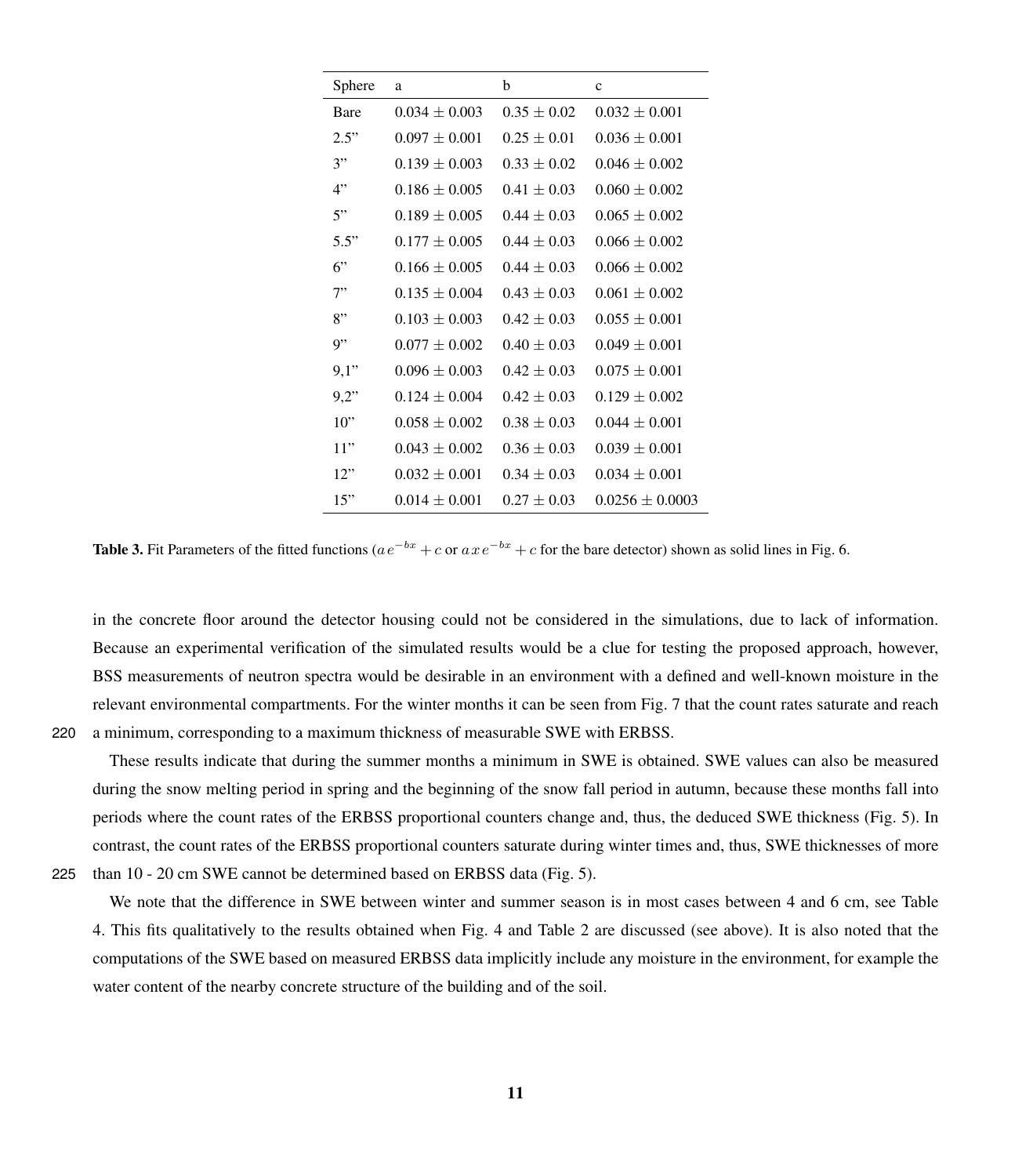<span id="page-11-0"></span>

Figure 7. Measured daily count rates of the ERBSS proportional counters at UFS in 2018. Note that the count rates of the 9.2" sphere are divided by 2 to fit into the scale.

## 230 3.3 Moisture of Limestone

The influence of soil moisture on the neutron flux spectra is shown in Fig. [10.](#page-14-0) For both geometries (i.e., pure soil, and soil covered by a water layer with a thickness of 5 cm corresponding to a snow layer of about 20 cm), water mass fractions 0, 0.5, 1, 2 and 5 % (which were used as examples) were implemented in the limestone. For the simulation without a water layer on the ground, the evaporation neutrons (100 keV  $\leq E < 20$  MeV) are moderated by the water in soil and, for example, the 235 flux of those neutrons decreases by about 25 % with a water concentration of 5 % in limestone, as compared to dry limestone. Similarly, the epithermal neutron flux  $(0.4 \text{ eV} \leq E < 100 \text{ keV})$  decreases by a factor of about 2. In contrast, the thermal neutron flux  $(E < 0.4$  eV) increases by about 20 % when 5% moisture is added to the soil because the neutrons with higher energies are thermalized by the hydrogen. It may well be that if the soil moisture was increased further in the simulations, a decrease in thermal neutron flux might have been observed (similar to the behavior of the thermal neutron flux as a function of SWE (Figs.

2[4](#page-7-0)0  $4$  and [6\)](#page-9-0)).

[Sato and Niitab](#page-17-4) [\(2006\)](#page-17-4) and [Hubert et al.](#page-16-18) [\(2019\)](#page-16-18) did similar calculations on the influence of soil moisture on the neutron flux, and their results are in line with those shown in Fig. [10.](#page-14-0)

Interestingly, when a 5 cm thick water layer is added on top of the limestone, soil moisture has practically no effect on the neutron flux spectra whatever water concentration is considered in the limestone for neutrons with energies greater than or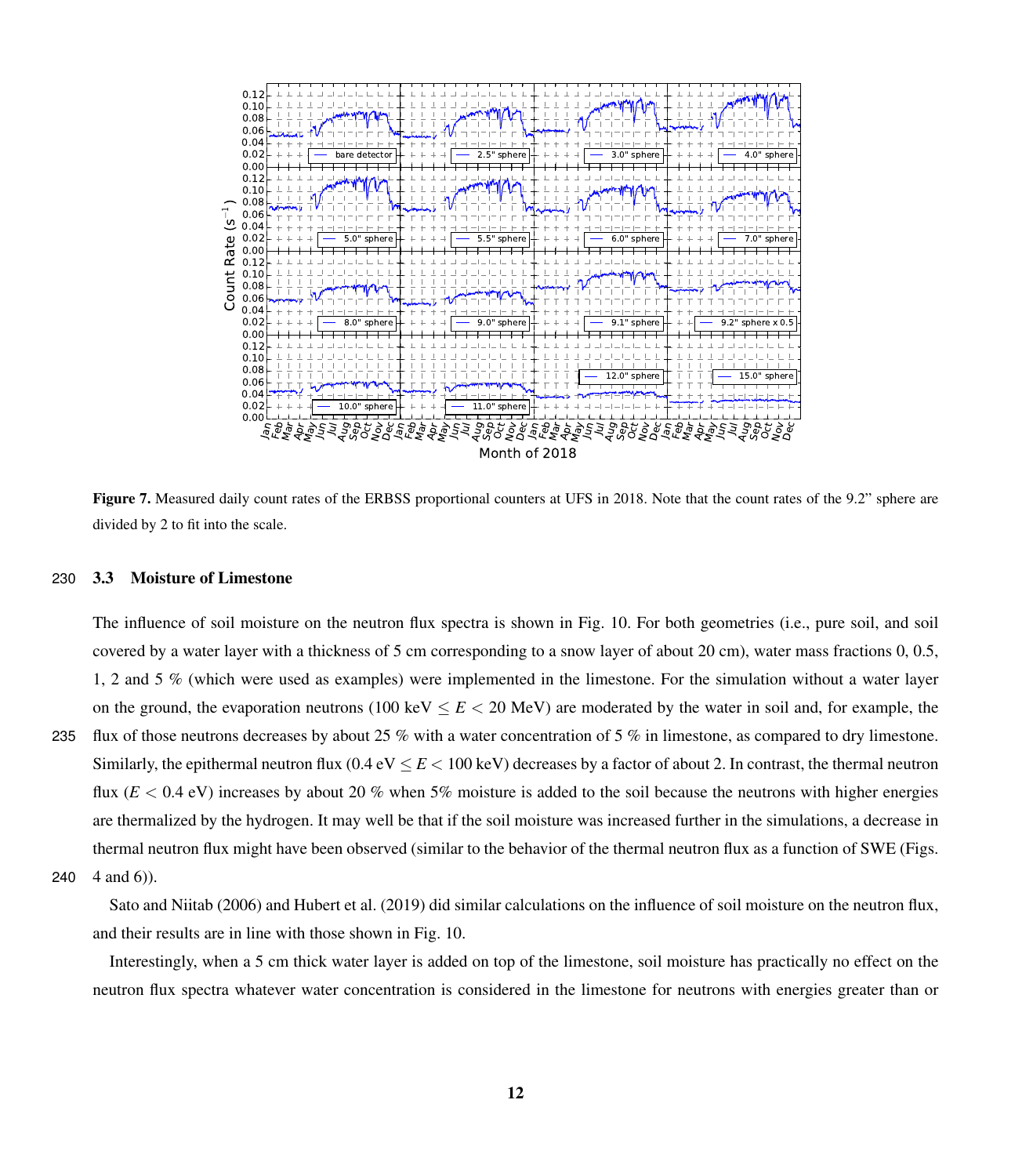<span id="page-12-0"></span>

<span id="page-12-1"></span>Figure 8. Daily calculated SWE in 2018 based on ERBSS count rates measured at UFS, the exponential fits shown in Fig. [6](#page-9-0) and the corresponding fit parameters listed in Table [3.](#page-10-0) Thereby the QGSP BERT HP Geant4 physics lists were used to simulate the nuclear interactions.



Figure 9. Unfolded ERBSS neutron flux spectra at UFS for selected dates in 2018; SWE calculated with the count rates of the 4" sphere.

245 equal to 0.4 eV (epithermal, evaporation, cascade neutrons). It is only the thermal neutrons that are slightly affected by the soil moisture, with the thermal neutron flux decreasing by about 25 % for a soil moisture of 5 % as compared to dry limestone. In contrast, cascade neutrons  $(E > 20 \text{ MeV})$  are not affected at all by the moisture in the soil, also a 5 cm water layer has no effect on the cascade neutrons.

Note that other pools of hydrogen in the environment, such as air humidity or vegetation, were not investigated in the present 250 study.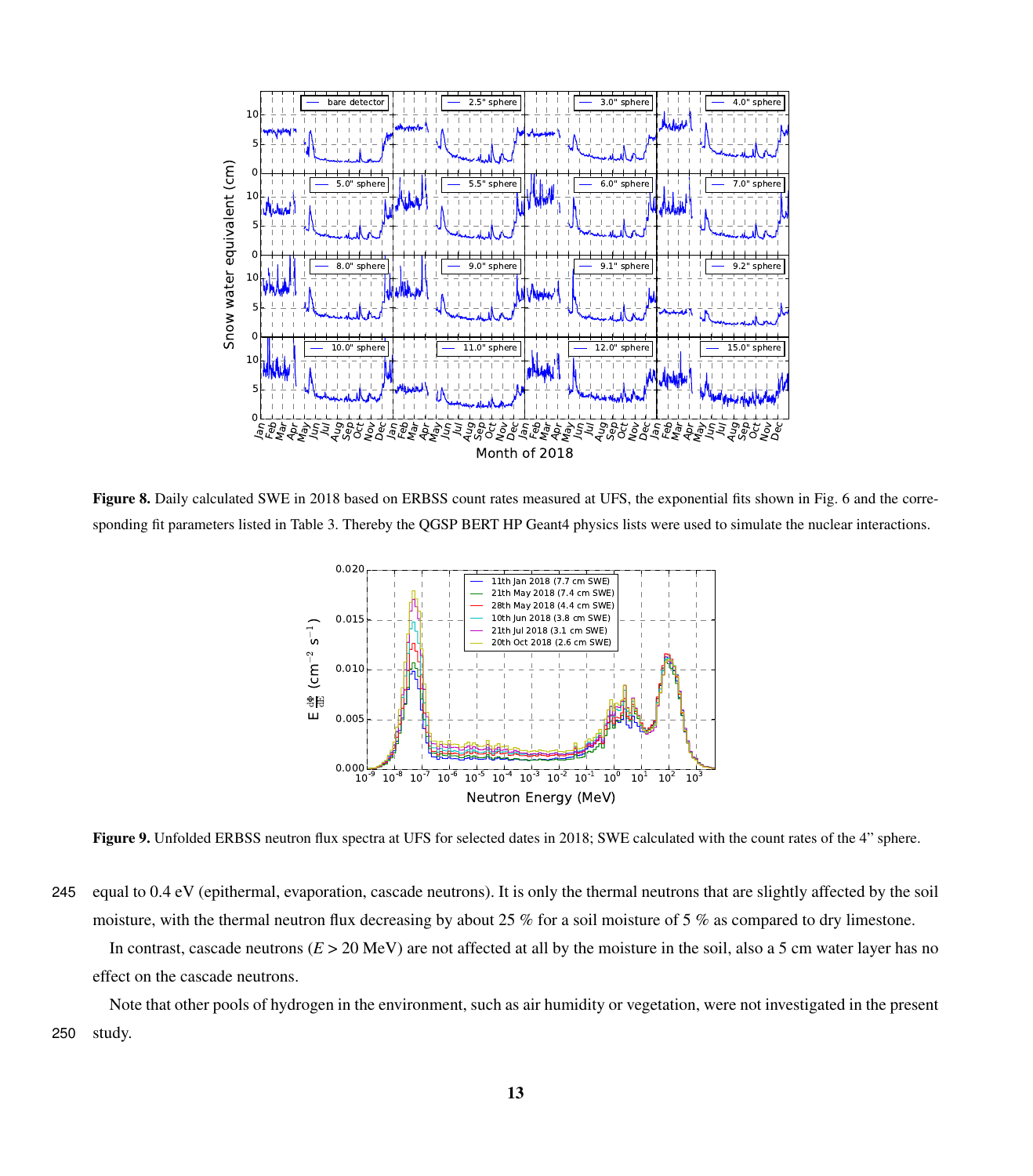<span id="page-13-0"></span>

| Sphere | SWE (cm) (Jan-Mar) | $SWE$ (cm) (Jul-Sep) |
|--------|--------------------|----------------------|
| Bare   | $7.11 \pm 0.34$    | $2.13 \pm 0.35$      |
| 2.5"   | $7.77 + 0.27$      | $2.43 \pm 0.56$      |
| 3"     | $6.71 \pm 0.27$    | $2.66 + 0.44$        |
| 4"     | $8.04 + 0.57$      | $3.13 \pm 0.46$      |
| 5"     | $7.60 \pm 0.66$    | $3.16 \pm 0.42$      |
| 5.5"   | $9.03 \pm 1.18$    | $3.21 \pm 0.45$      |
| 6"     | $10.07 + 1.83$     | $3.50 \pm 0.52$      |
| 7"     | $8.04 \pm 1.04$    | $3.31 \pm 0.47$      |
| 8"     | $8.58 \pm 1.30$    | $3.45 \pm 0.46$      |
| 9"     | $7.88 + 1.52$      | $3.25 \pm 0.43$      |
| 9,1"   | $7.24 \pm 0.63$    | $3.15 \pm 0.47$      |
| 9.2"   | $4.21 \pm 0.22$    | $2.34 + 0.30$        |
| 10"    | $8.36 + 1.52$      | $3.48 + 0.46$        |
| 11"    | $5.00 \pm 0.39$    | $2.36 \pm 0.35$      |
| 12"    | $8.13 \pm 1.06$    | $3.64 + 0.54$        |
| 15"    | $6.68 + 0.93$      | $3.28 + 0.57$        |

Table 4. Snow water equivalent deduced from measured ERBSS count rates as calculated with the fit functions shown in Fig. [6](#page-9-0) and the corresponding fit parameters listed in Table [3](#page-10-0) . Shown are the mean values from the daily values of Fig. [8,](#page-12-0) for winter times (January - March) and summer times (July - September) and their standard deviations.

#### 4 Conclusions

In this study a systematic analysis of the influence of environmental parameters on the neutron flux spectra from secondary CRs at mountain altitudes was performed. For this, Geant4 Monte Carlo calculations were made, and the influence of snow height and soil moisture on neutron flux energy distributions and range of albedo neutrons from soil were investigated.

255 As described in a previous publication, the Geant4 MC simulations were validated experimentally by means of ERBSS measurements of neutrons from secondary CR at UFS Zugspitze, Germany (2650 m a.s.l.) and in the astronomical cupola at the top of the Sphinx observatory on the Jungfraujoch, Switzerland (3585 m a.s.l.) [\(Brall et al., 2021\)](#page-16-12).

The simulations described in the present paper were done for the UFS at an altitude of 2661.5 m a.s.l. on a limestone ground (which is typical for the Zugspitze region) assuming a horizontal surface. Soil moisture was varied from 0% to 5%, and a SWE

260 layer with a thickness between 0 cm and 50 cm was added (corresponding to snow heights up to about 200 cm), to investigate the influence of these parameters on the neutron flux spectra. The resulting simulated neutron flux spectra were corrected to account for the slanted area of the Zugspitze mountain as described in [Brall et al.](#page-16-12) [\(2021\)](#page-16-12), and folded with the ERBSS response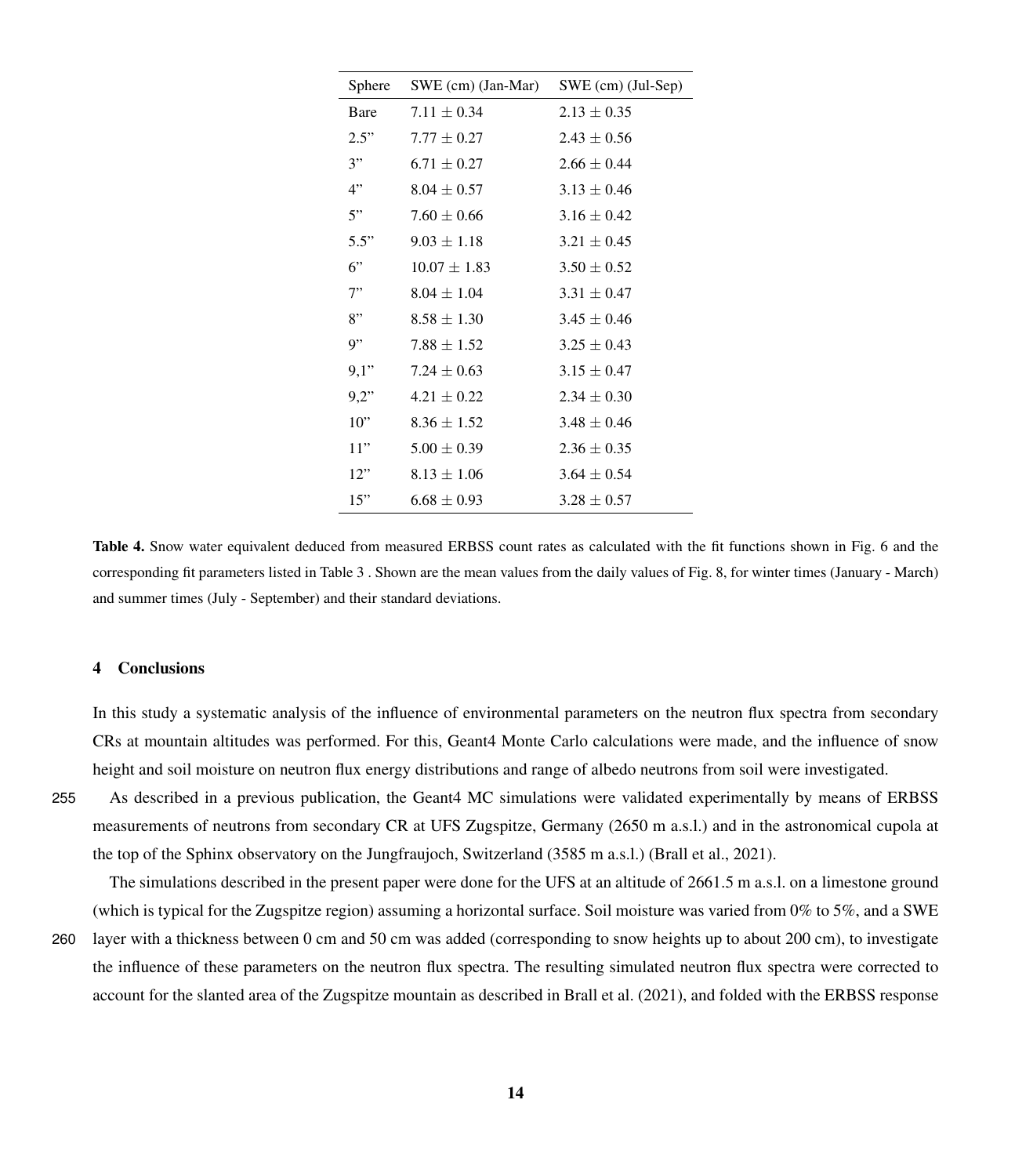<span id="page-14-0"></span>

**Figure 10.** Left: Simulated neutron flux spectra with different moisture content in limestone  $(0, 0.5, 1, 2, 2, 5)$  without water layer on the ground (top) and with a 5 cm water layer on the ground (corresponding to a snow height of about 20 cm) (bottom). Right: Neutron flux integrated over the whole energy range ("total") or integrated over the four considered neutron energy ranges (thermal:  $E < 0.4$  eV; epithermal: 0.4 eV  $\le E < 100$  keV; evaporation: 100 keV  $\le E < 20$  MeV; cascade:  $E \ge 20$  MeV); solid lines represent fits of the data to  $a e^{-bx} + c.$ 

functions, to obtain the count rate for each ERBSS  ${}^{3}$ He proportional counter. These count rates were then compared to those actually measured with the UFS ERBSS in 2018.

265 The influence of the snow-depth on neutron flux shows that SWE affect the neutron flux, for energies below 20 MeV, strongly up to about 10 cm SWE and for thicker layer of water with more than 20 cm SWE, the effect of neutron absorption by hydrogen saturates, while no more change in the count rates can be recognized in the case of thicker water layers.

The SWE estimate from the measured count rates of the ERBSS at Schneefernerhaus, Zugspitze, provides consistent results

for all spheres including the bare detector, except for the 11" and 9,2" spheres, which underestimate the SWE. The mean SWE 270 values deduced for the winter months (January to March) were between 6.7 and 10.1 cm, and between 2.1 and 3.6 cm for the summer months (July to September). For the summer months also the bare and 2.5" detectors provide somewhat lower values. Note that these results should be taken with care because considerable uncertainties remain.

Moisture in limestone also has a strong effect on the neutron flux, for neutron energies below 20 MeV. However, the effect of moisture on neutron moderation and absorption only slightly affects thermal neutron flux when a layer of 5 cm of water on 275 top of the limestone is present.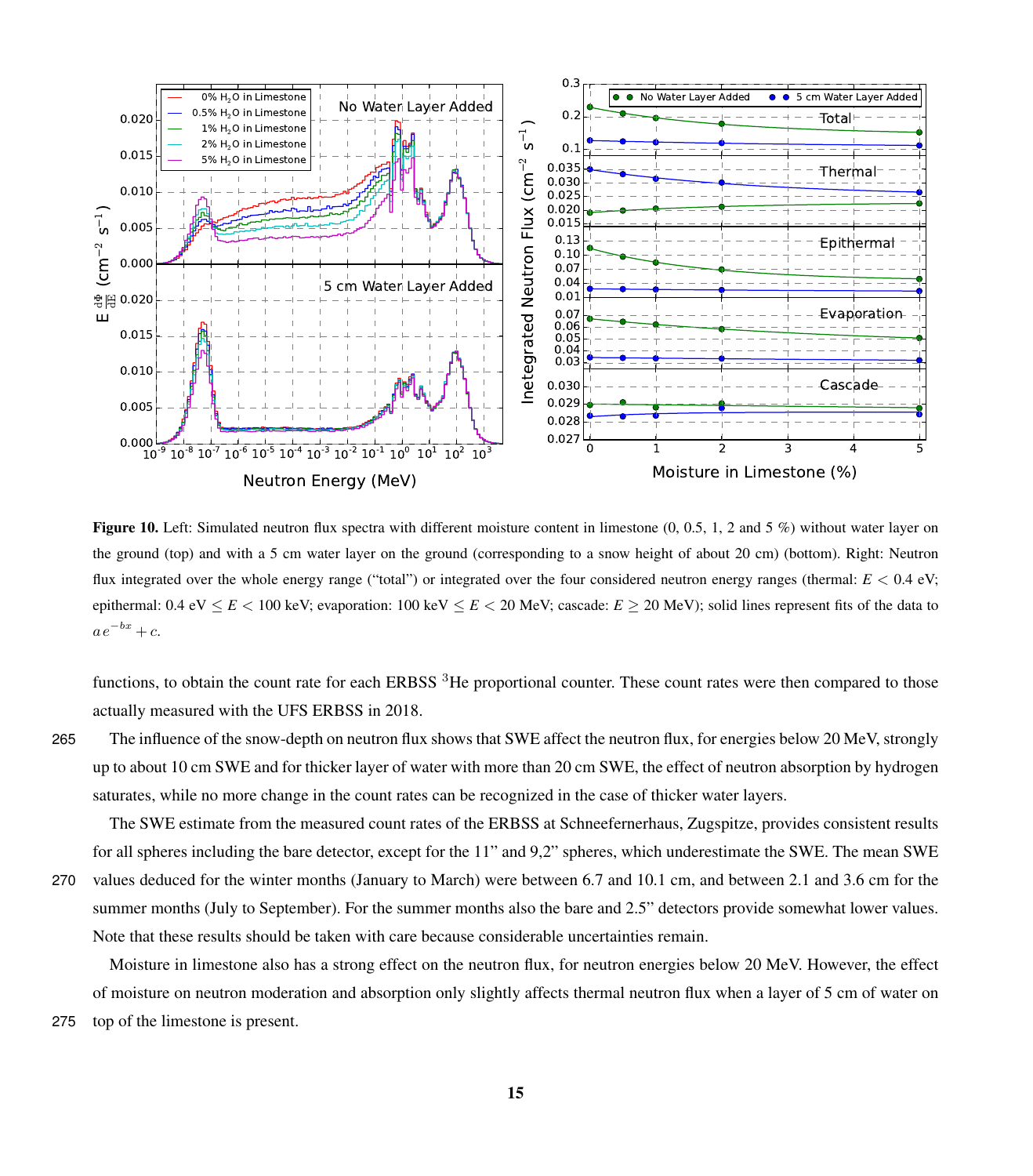We conclude that measurements of neutrons from secondary cosmic radiation with a ERBSS system are sensitive to hydrogen in the environment. This holds for the unfolded neutron flux spectrum and for the count rates obtained with the single ERBSS detectors. Specifically, information can be gained on heights of snow cover and its seasonal changes, on soil moisture, but also information on local geometry such as terrain gradients. The study performed demonstrates the importance of the measurement

280 of neutron energies, because the influence of the investigated parameters strongly depends on neutron energy. More detailed and quantitative analyses would benefit from an optimized detector design with increased counting statistics, and from detailed BSS measurements in an environment with known hydrogen content in the relevant environmental compartments.

*Code and data availability.* No code or data available

*Author contributions.* All authors designed the project. TB performed the Monte Carlo simulations and analysed the data. TB and VM 285 assessed the experimental data of the Bonner Sphere Spectrometer at Zugspitze mountain. All authors discussed and interpreted the results and wrote the manuscript.

*Competing interests.* The authors declare that they have no conflict of interest.

*Acknowledgements.* We would like to thank the staff of the UFS laboratory for their long-term support in the ERBSS measurements. This research received funding from the Bavarian State Ministry of the Environment and Consumer Protection, within the research project "Virtual 290 Alpine Observatory" under contract number "71\_1d-U8729-2013/193-5".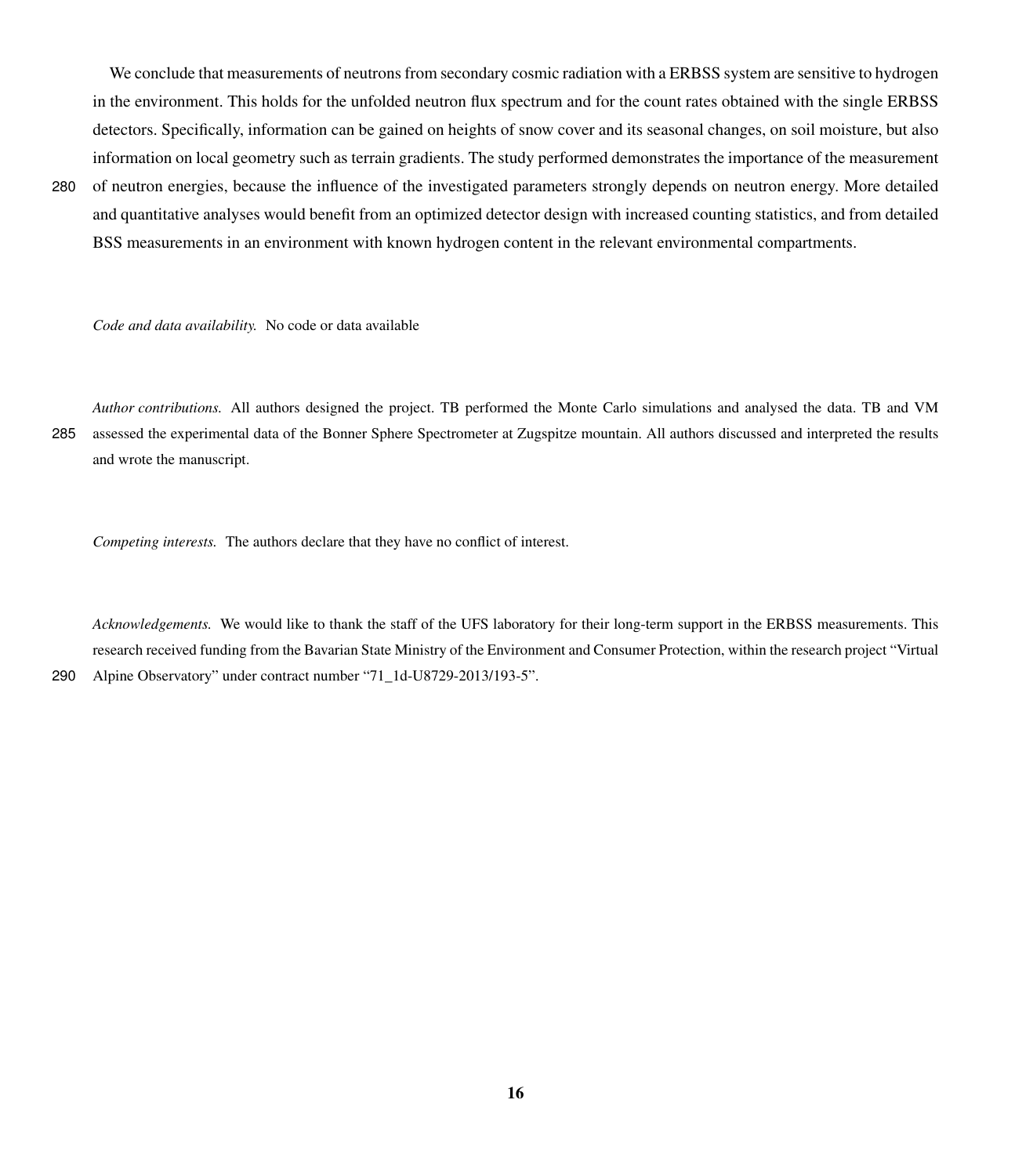## References

Agostinelli, S. 2003. Geant4 - a simulation toolkit. Nucl. Instrum. Methods Phys. Res., Sect. A 506, 250–303.

- <span id="page-16-8"></span><span id="page-16-5"></span>Andreasen, M., K.H. Jensen, D. Desilets, T.E. Franz, M. Zreda, H.R. Bogena, and M.C. Looms. 2017. Status and perspectives on the cosmic-ray neutron method for soil moisture estimation and other environmental science applications. Vadose Zone J. 16(8). 295 doi:10.2136/vzj2017.04.0086.
- <span id="page-16-17"></span><span id="page-16-12"></span>
	- Brall, T., M. Dommert, W. Rühm, S. Trinkl, M. Wielunski, and V. Mares. 2020. Monte Carlo simulation of the CERN-EU high energy Reference Field (CERF) facility. Radiat. Meas. 133, 106294.
		- Brall, T., V. Mares, R. Bütikofer, and W. Rühm. 2021. Assessment of secondary neutrons from galactic cosmic rays at mountain altitudes Geant4 simulations and ground-based measurements of neutron energy spectra. Radiat. Meas., in press.
- <span id="page-16-14"></span><span id="page-16-11"></span>300 Bramblett, R.L., R.I. Ewing, and T.W. Bonner. 1960. A new type of neutron spectrometer. Nucl. Instrum. Methods Phys. Res. 9, 1–12. Burger, R., M. Potgieter, and B. Heber. 2000. Rigidity dependence of cosmic ray proton latitudinal gradients measured by the Ulysses spacecraft: Implications for the diffusion tensor. Journal of Geophysical Research (Space Physics), 105(A12):27447–27455. Cuffey, K.M., and W.S.B. Paterson. 2010. The physics of glaciers. Fourth edition. Amsterdam, etc., Academic Press.
- <span id="page-16-16"></span><span id="page-16-6"></span><span id="page-16-3"></span>Desilets, D., M. Zreda, and T. P. A. Ferré. 2010. Nature's neutron probe: Land surface hydrology at an elusive scale with cosmic rays. Water 305 Resour. Res., 46, W11505, doi:10.1029/2009WR008726.
	- Desilets, D., and M. Zreda. 2013. Footprint diameter for a cosmic-ray soil moisture probe: Theory and Monte Carlo simulations. Water Resour. Res., 49, 3566–3575, doi:10.1002/wrcr.20187.
	- Eroshenko, E., P. Velinov, A. Belov, V. Yanke, E. Pletnikov, Y. Tassev, and A. Mishev. 2008. Relationships between cosmic ray neutron flux and rain flows. In: Proceedings of the 21st European Cosmic Ray Symposium, pp. 127–131.
- <span id="page-16-7"></span><span id="page-16-4"></span><span id="page-16-1"></span>310 Evans, J.G., H.C. Ward, J.R. Blake, E.J. Hewitt, R. Morrison, M. Fry, L.A. Ball, L.C. Doughty, J.W. Libre, O.E. Hitt, et al. 2016. Soil water content in southern England derived from a cosmic-ray soil moisture observing system. COSMOS-UK. Hydrol. Process. 2016, 30, 4987–4999.
	- Franz, T. E., M. Zreda, R. Rosolem, and T. P. A. Ferre. 2013. A universal calibration function for determination of soil moisture with cosmic-ray neutrons. Hydrology and Earth System Sciences, 17(2), 453–460. doi:10.5194/hess-17-453-2013
- <span id="page-16-13"></span><span id="page-16-10"></span>315 Geant4 Collaboration. 2017. Guide for physics lists release 10.4. http://geant4-userdoc. web.cern.ch/geant4 userdoc/UsersGuides/PhysicsListGuide/BackupVersions/V1 0.4/html/index.html.

Gockel, A. 1911. Messungen der durchdringenden Strahlung bei Ballonfahrten. Phys. Z. 12 : 595–597

- <span id="page-16-2"></span>Hendrick, L. D., and R. D. Edge. 1966. Cosmic-Ray Neutrons near the Earth. Physical Review. 145(4), 1023–1025. doi:10.1103/physrev.145.1023
- <span id="page-16-18"></span><span id="page-16-15"></span><span id="page-16-9"></span>320 Hess,V. 1912. Über Beobachtungen der durchdringenden Strahlung bei sieben Freiballonfahrten. Phys. Zeit. 13, 1084-1091. Hubert, G., M. T. Pazianotto, and C. A. Federico. 2016. Modeling of ground albedo neutrons to investigate seasonal cosmic ray-induced neutron variations measured at high-altitude stations. J. Geophys. Res. Space Physics, 121, 12,186–12,201, doi:10.1002/2016JA023055.
	- Hürkamp, K., N. Zentner, A. Reckerth, S. Weishaupt, K.F. Wetzel, J. Tschiersch, and C. Stumpp. 2019. Spatial and temporal variability of snow isotopic composition on Mt. Zugspitze, Bavarian Alps, Germany. J. Hydrol. Hydromech. 67, 49-58.
- <span id="page-16-0"></span>325 Kodama, M. 1980. Continuous monitoring of snow water equivalent using cosmic ray neutrons. Cold Regions Science and Technology. 3(4), 295–303. doi:10.1016/0165-232x(80)90036-1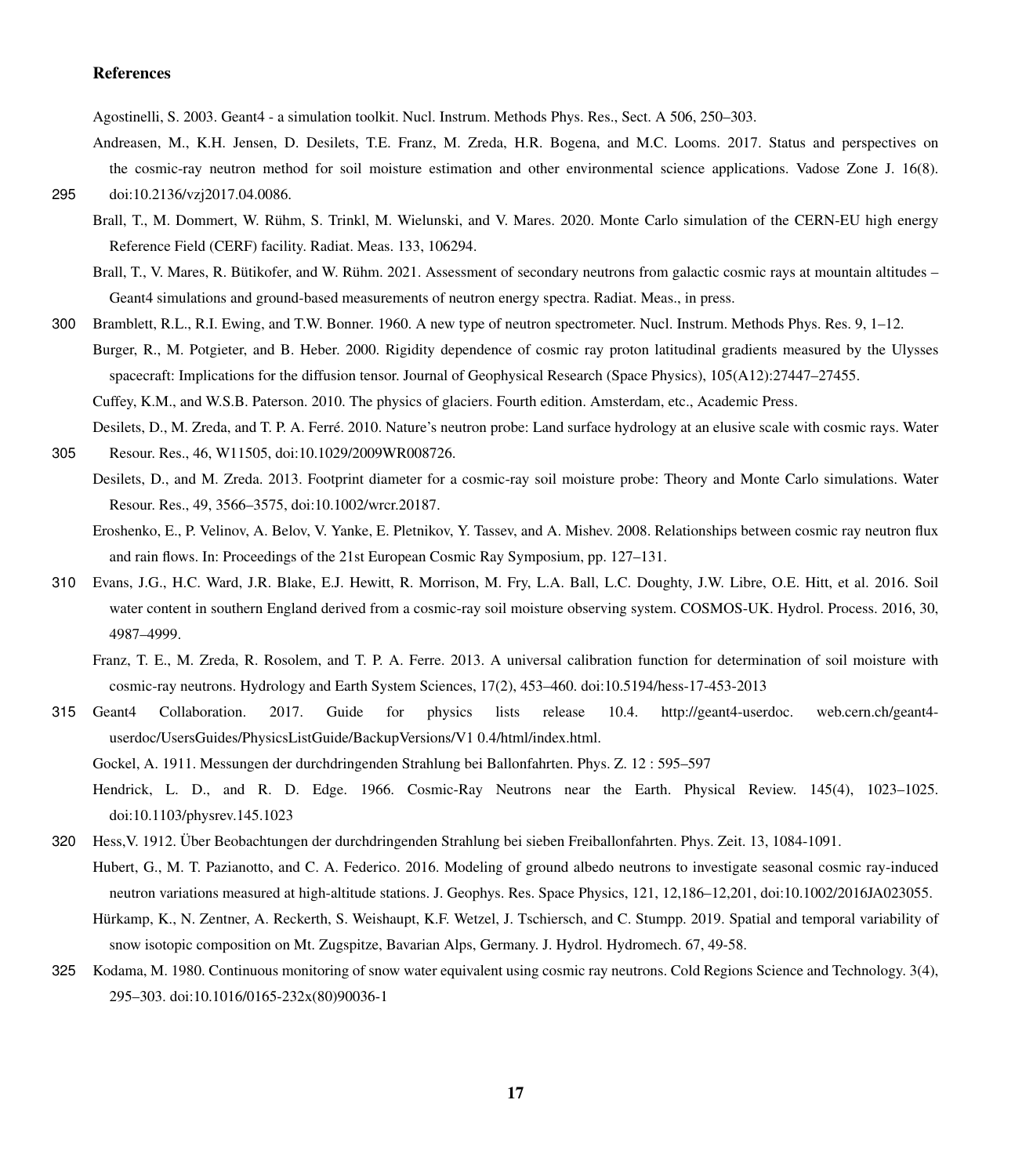- <span id="page-17-3"></span>Köhli, M., M. Schrön, M. Zreda, U. Schmidt, P. Dietrich, and S. Zacharias. 2015. Footprint characteristics revised for field-scale soil moisture monitoring with cosmic-ray neutrons. Water Resour. Res., 51, doi:10.1002/2015WR017169.
- <span id="page-17-11"></span><span id="page-17-2"></span>Köhli M., J. Weimar, M. Schrön, R. Baatz, and U. Schmidt. 2021. Soil Moisture and Air Humidity Dependence of the Above-Ground 330 Cosmic-Ray Neutron Intensity. Front. Water 2:544847. doi: 10.3389/frwa.2020.544847
	- Leuthold, G., V. Mares, W. Rühm, E. Weitzenegger, and H. Paretzke. 2007. Long-term measurements of cosmic ray neutrons by means of a Bonner spectrometer at mountain altitudes - first results. Radiation Protection Dosimetry, 126(1-4):506–511.
		- Mares, V., G. Schraube, and H. Schraube. 1991. Calculated neutron response of a Bonner sphere spectrometer with <sup>3</sup>He counter. Nucl. Instrum. Methods A 307, 398–412.
- <span id="page-17-14"></span><span id="page-17-13"></span><span id="page-17-10"></span>335 Mares, V., and H. Schraube. 1998. High energy neutron spectrometry with Bonner spheres. In: Proceedings, the IRPA Regional Symposium on Radiation Protection in Neighbouring Countries of Central Europe, Prague, Czech Republic, September 1997, pp. 543–547.
	- Mares, V., T. Brall, R. Bütikofer, and W. Rühm. 2020. Influence of environmental parameters on secondary cosmic ray neutrons at highaltitude research stations at Jungfraujoch, Switzerland, and Zugspitze, Germany. Rad. Phys. Chem. 168, 108557.
	- Mitrofanov , I. G., M. L. Litvak, A. S. Kozyrev, A. B. Sanin, V. I. Tret'yakov, V. Yu. Grin'kov, W. V. Boynton, C. Shinohara, D. Hamara, and
- <span id="page-17-8"></span><span id="page-17-1"></span>340 R. S. Saunders. 2004. Soil Water Content on Mars as Estimated from Neutron Measurements by the HEND Instrument Onboard the 2001 Mars Odyssey Spacecraft. Solar System Research, Vol. 38, No. 4, 253–265.
	- Nesterenok, A. 2013. Numerical calculations of cosmic ray cascade in the Earth's atmosphere Results for nucleon spectra. Nuclear Instruments and Methods in Physics Research Section B: Beam Interactions with Materials and Atoms, 295, 99–106. doi:10.1016/j.nimb.2012.11.005
- <span id="page-17-12"></span>345 Rühm, W., V. Mares, C. Pioch, E. Weitzenegger, and H. Paretzke. 2008. Continuous measurements of secondary neutrons from cosmic radiation at low atmospheric and low geomagnetic shielding by means of Bonner Sphere Spectrometers. In Proceedings of the 21st European Cosmic Ray Symposium, ECRS XXI, Košice, Slovakia.
	- Rühm, W., V. Mares, C. Pioch, E. Weitzenegger, R. Vockenroth, and H.G. Paretzke. 2009. Measurements of secondary neutrons from cosmic radiation with a Bonner sphere spectrometer at 79◦N. Radiat. Environ. Biophys. 48: 125-133.
- <span id="page-17-5"></span><span id="page-17-4"></span><span id="page-17-0"></span>350 Rühm, W., U. Ackermann, C. Pioch, and V. Mares. 2012. Spectral neutron flux oscillations of cosmic radiation on the Earth's surface. G. Geophys. Res. 117, A08309.
	- Sato, T., and K. Niitab. 2006. Analytical Functions to Predict Cosmic-Ray Neutron Spectra in the Atmosphere. Radiat. Res. 166, 544–555
	- Sato T. 2015. Analytical Model for Estimating Terrestrial Cosmic Ray Fluxes Nearly Anytime and Anywhere in the World: Extension of PARMA/EXPACS. PLoS ONE 10(12): e0144679. doi:10.1371/journal.pone.0144679
- <span id="page-17-7"></span><span id="page-17-6"></span>355 Sato T. 2016. Analytical Model for Estimating the Zenith Angle Dependence of Terrestrial Cosmic Ray Fluxes. PLoS ONE 11(8): e0160390. doi:10.1371/journal.pone.0160390
	- Sato, T., Y. Iwamoto, S. Hashimoto, T. Ogawa, T. Furuta, S. Abe, T. Kai, P. Tsai, H. N. Ratliff, N. Matsuda, H. Iwase, N. Shigyo, L. Sihver and K. Niita. 2018. Features of Particle and Heavy Ion Transport code System (PHITS) version 3.02, J. Nucl. Sci. Technol. 55, 684-690.
- <span id="page-17-9"></span>Schattan, P., G. Baroni, S. E. Oswald, Schober, J., C. Fey, C. Kormann, M. Huttenlau, and S. Achleitner. 2017. Continuous monitoring of 360 snowpack dynamics in alpine terrain by aboveground neutron sensing, Water Resour. Res., 53, doi:10.1002/2016WR020234.
	- Schattan, P., Köhli, M., Schrön, M., Baroni, G., and Oswald, S. E. 2019. Sensing area-average snow water equivalent with cosmic-ray neutrons: The influence of fractional snow cover. Water Resources Research, 55. https://doi.org/10.1029/2019WR025647
		- Schraube, H., J. Jakes, A.V. Sannikov, E. Weitzenegger, S. Roesler, and W. Heinrich. 1997. The Cosmic Ray Induced Neutron Spectrum at the Summit of the Zugspitze (2963 m). Radiat. Prot. Dosim. 70, 405–408.